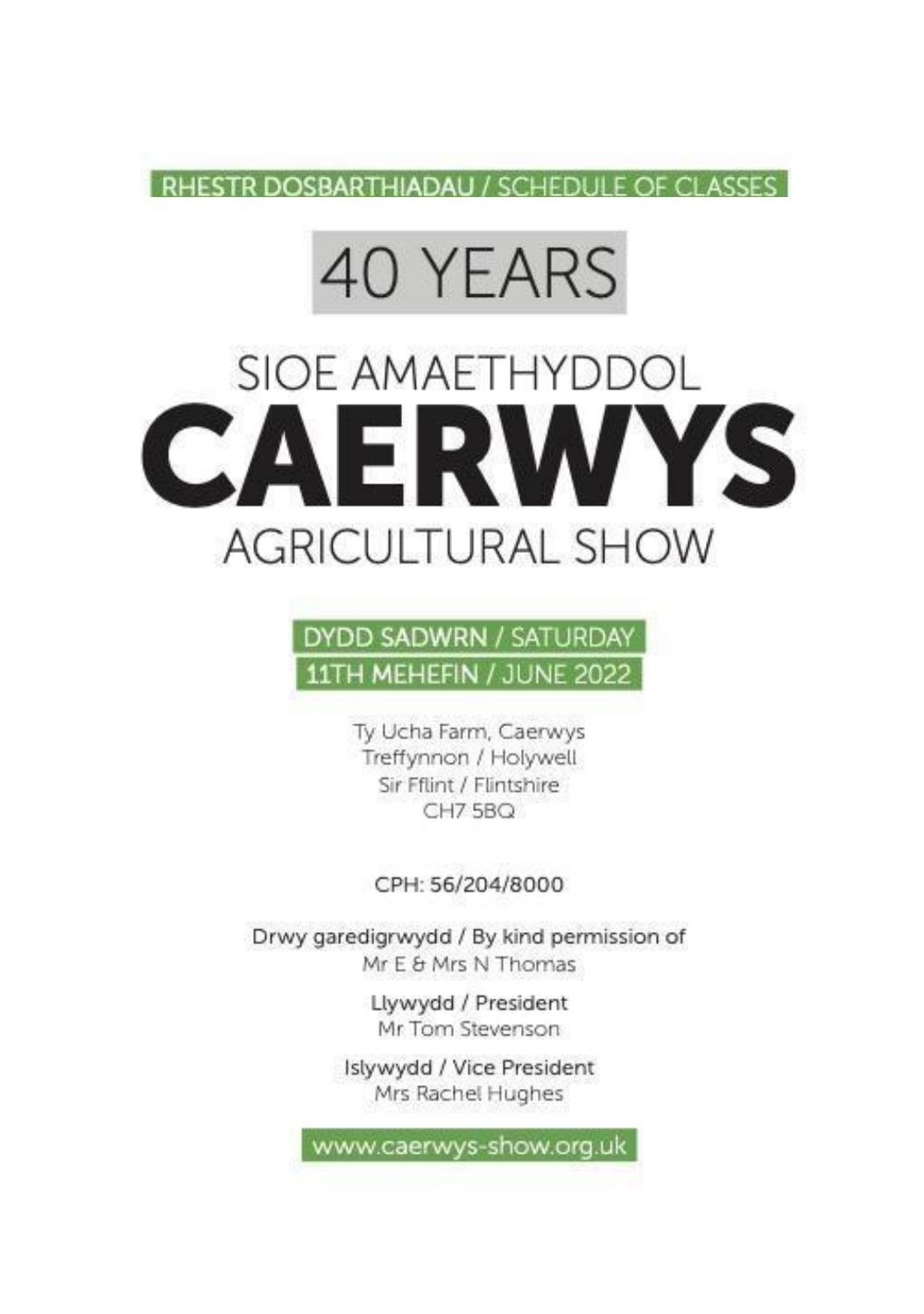# RULES AND REGULATIONS

### **Livestock Entries**

- 1. All stock must be entered **by 31 st May 2022** except Light Horses.
- 2. No entries will be accepted on Show Day.
- 3. All exhibitors must comply with DEFRA rules and regulations that are in force at the time of the show. All DEFRA paperwork must be completed.
- 4. No exhibit should be brought onto the showground if it is carrying any contagious or infectious disease or is subject to DEFRA regulations and/or restrictions.
- 5. Accredited sheep will not be accepted onto the show field without SH20 forms. MV certificates should be signed and dated.
- 6. To facilitate penning arrangements, exhibitors must indicate any accredited status on the entry form.
- 7. All cattle to be halter and neck tied and halter led.
- 8. Attendants in charge of stock must see that they are properly placed and secured in the place allocated to them and ready for showing at the time stated.
- 9. Entries should be sent to the respective section secretaries as detailed herein. Where classes are cancelled due to DEFRA rulings, exhibitors may be entitled to a refund of the first £10, after administration costs are deducted.
- 10. All cattle must be accompanied by a passport and undertake any required pre movement testing.
- 11. All sheep must be accompanied by a movement licence and individual tag numbers recorded.

# **Trophies and Challenge Cups**

12. All perpetual trophies are the property of the show and should be returned to the Agricultural Secretary four weeks prior to the date of the next show.

# **Responsibilities of Exhibitors**

- 13. All bulls over 10 months old must have two handlers.
- 14. Stock attendants are particularly asked to not leave their stock unattended at any time during the show.
- 15. Caerwys Show Committee, its officers and assistants, will not be responsible for any error or mistake that may be made in placing, penning or securing livestock.
- 16. Each exhibitor shall be solely responsible for any consequential or other loss, injury or damage done to, occasioned by, or arising from, any animal exhibited by them. **Exhibitors** should ensure that they have adequate insurance for this purpose.
- 17. Stock exhibitors are reminded that they must follow the directions of the stewards always. This is particularly important during the Grand Parade.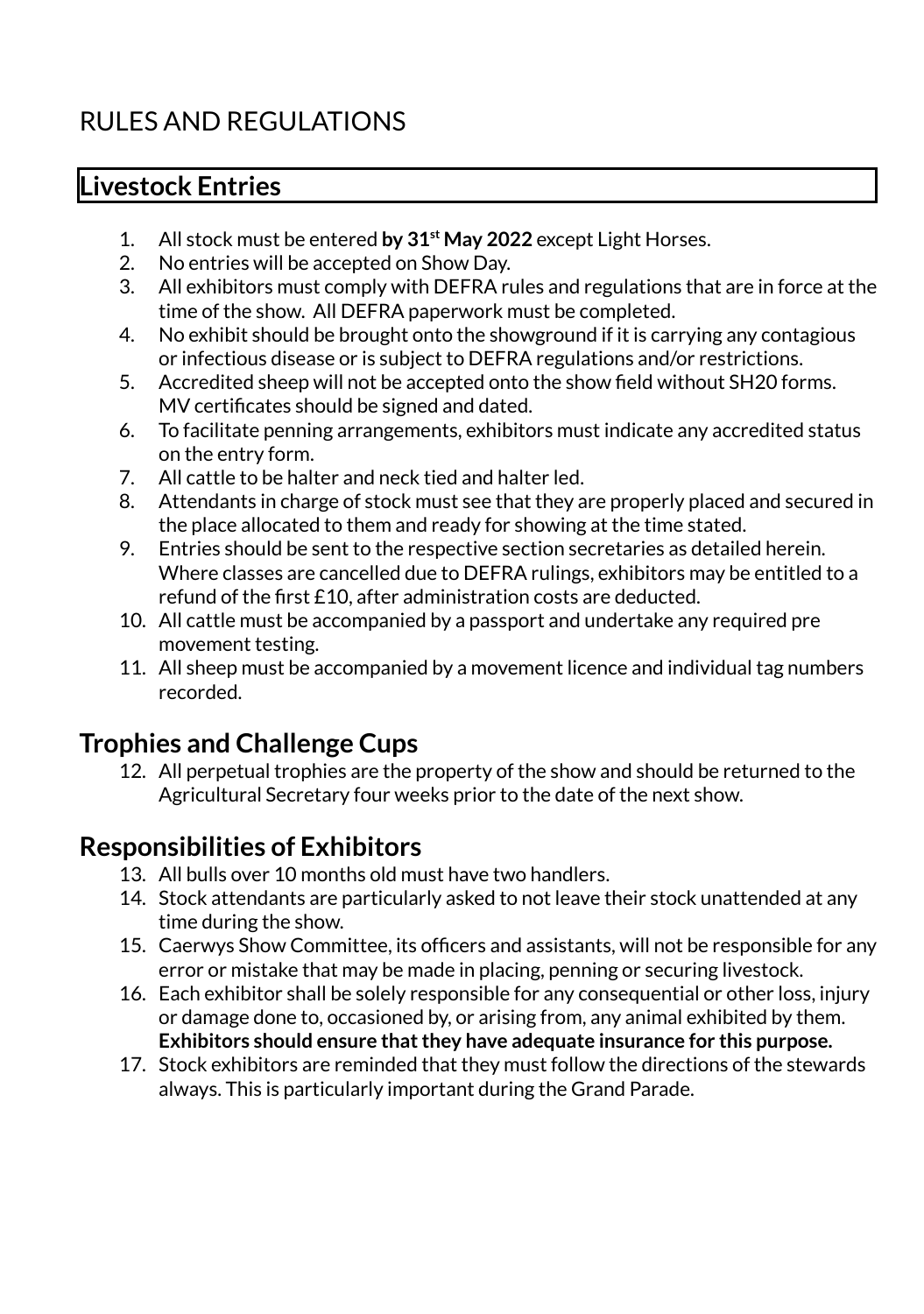# **Removal of Exhibits**

- 18. The committee may reject or may authorise the secretary or any other official to remove any animal or other exhibit from the show without being in any way liable for compensation.
- 19. No animal is to be removed from its place without permission from the stewards, nor taken from the showground without a recommendation from the stewards or veterinary officer.
- 20. **Livestock exhibits must not be removed from the showground before 3:30pm on the day of the show or prize monies will be withheld.**

# **Judging**

- 21. Judging in all sections will commence promptly and exhibitors should be ready.
- 22. The decision of the judge or judges shall be final, except where fraud, misrepresentation or breach of the regulations is discovered. All prize monies will then be forfeited.
- 23. Should a judge be prevented from fulfilling his engagement, the committee reserves the right to appoint additional or substitute judges after the publication of the appointments given in this schedule. All entries are accepted on this understanding.
- 24. The committee reserves the right to cancel any classes due to insufficient entries.

# **Protests**

25. All objections must be made in writing and lodged with the secretary within one hour of occurrence. The objector must deposit £10 (ten pounds), which will be refunded if the objection is upheld, or if the committee considers the reason for the objection not to be of a frivolous nature.

# **Health and Safety**

- 26. The organisers of the Caerwys Show have taken all reasonable precautions to ensure the health and safety of everyone present. For these measures to be effective, everyone must take all reasonable precautions to avoid and prevent accidents occurring and must obey the instructions of the officials, stewards and organisers.
- 27. No smoking is allowed in, or near the stock-lines, horseboxes or marquees.
- 28. Exhibitors must not obstruct gangways or exits.
- 29. Dogs must be under control, kept on a leash and away from stock always.
- 30. All exhibitors must have the appropriate insurance and public liability cover at the time of the show. This is a condition of entry.
- 31. All children participating in any livestock classes must be competent leaders and be used to their animal. Stewards will use their discretion and withdraw an entry if they consider that it is unsafe to proceed.
- 32. Traffic on the show field must obey directional and speed restriction 5mph signs always.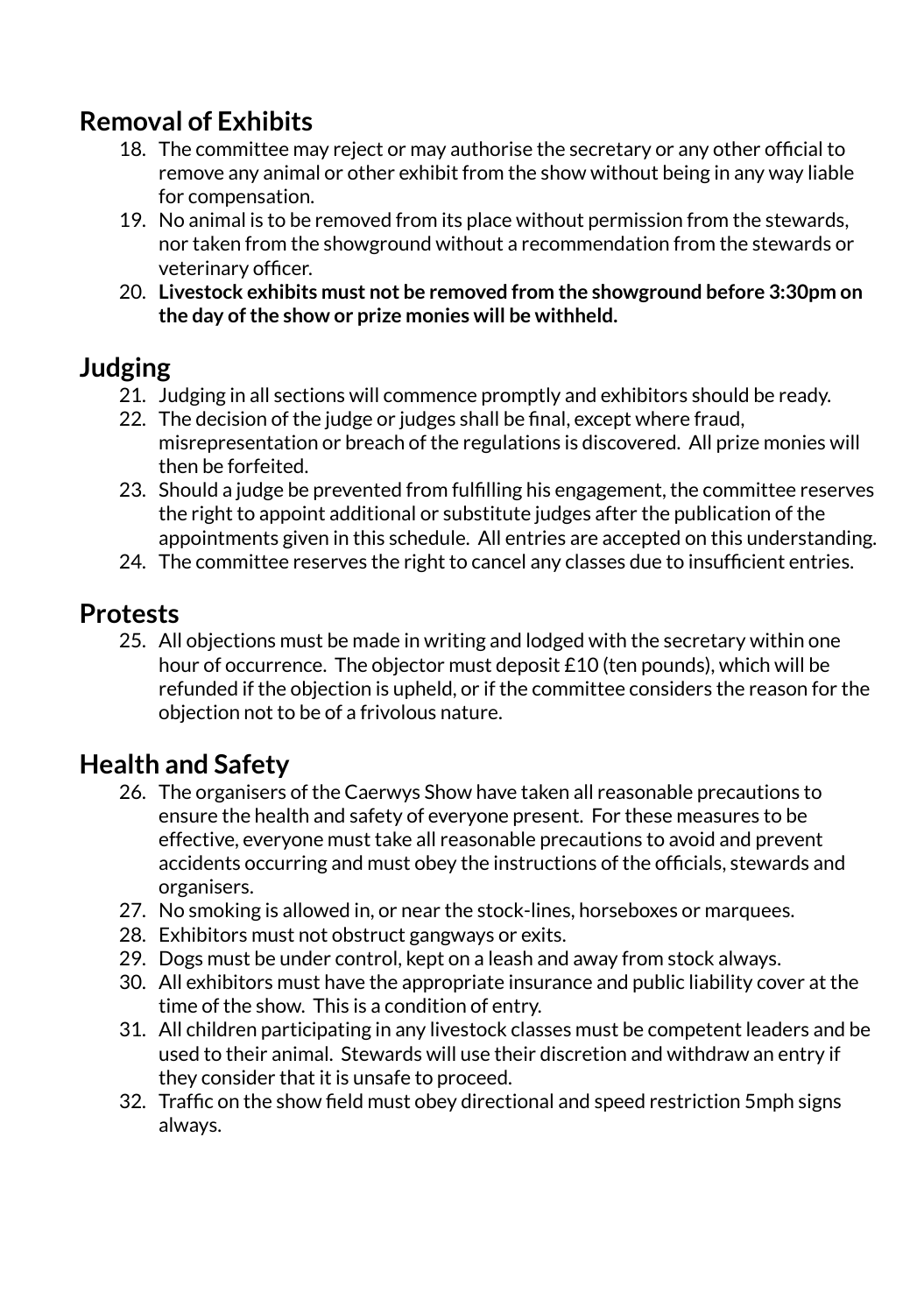# **COVID Risk Assessment**

A COVID risk assessment will be carried out and adhered to by the committee and anyone who is working for the Caerwys Agricultural Show. The show will adhere to whatever COVID practices/restrictions are in place at the time and expects all exhibitors and visitors to the Show to do the same.

# **General**

All exhibitors and their staff, team or colleagues shall be governed by these regulations as interpreted by the stewards and officials. In the event of any dispute, the committee reserves the sole and absolute right to settle arbitrarily and determine on all matters, questions or differences in regard to, or otherwise arising out of, or connected with, or incidental to the show.



# Poultry section cancelled due to Avian Flu

# **Caerwys Agricultural Show Holding Number: 56 / 204 / 8000**

### **Acknowledgements**

Caerwys Show Committee gratefully acknowledges the invaluable financial support received from all sponsors of the Show. The Committee also wishes to thank all donors of challenge cups, trophies and special prizes for their interest and support.

# **Disclaimer**

Caerwys Show Committee, its officers, staff, team or colleagues, shall not be responsible for any accident, damage or loss, however caused, that may occur to any exhibitor or his/her staff, team or colleagues, or to any animal, article or property brought into the showground. Each exhibitor shall be solely responsible for any loss, injury or damage that may be done to, or occasioned by, or arising from, any animal, article or property exhibited or brought onto the showground by them, and shall indemnify and hold harmless the Show Committee from and against actions, suits, expenses and claims on account of, or in respect of, any such damage and injury which may be caused or occasioned.

This event is licensed by Flintshire County Council.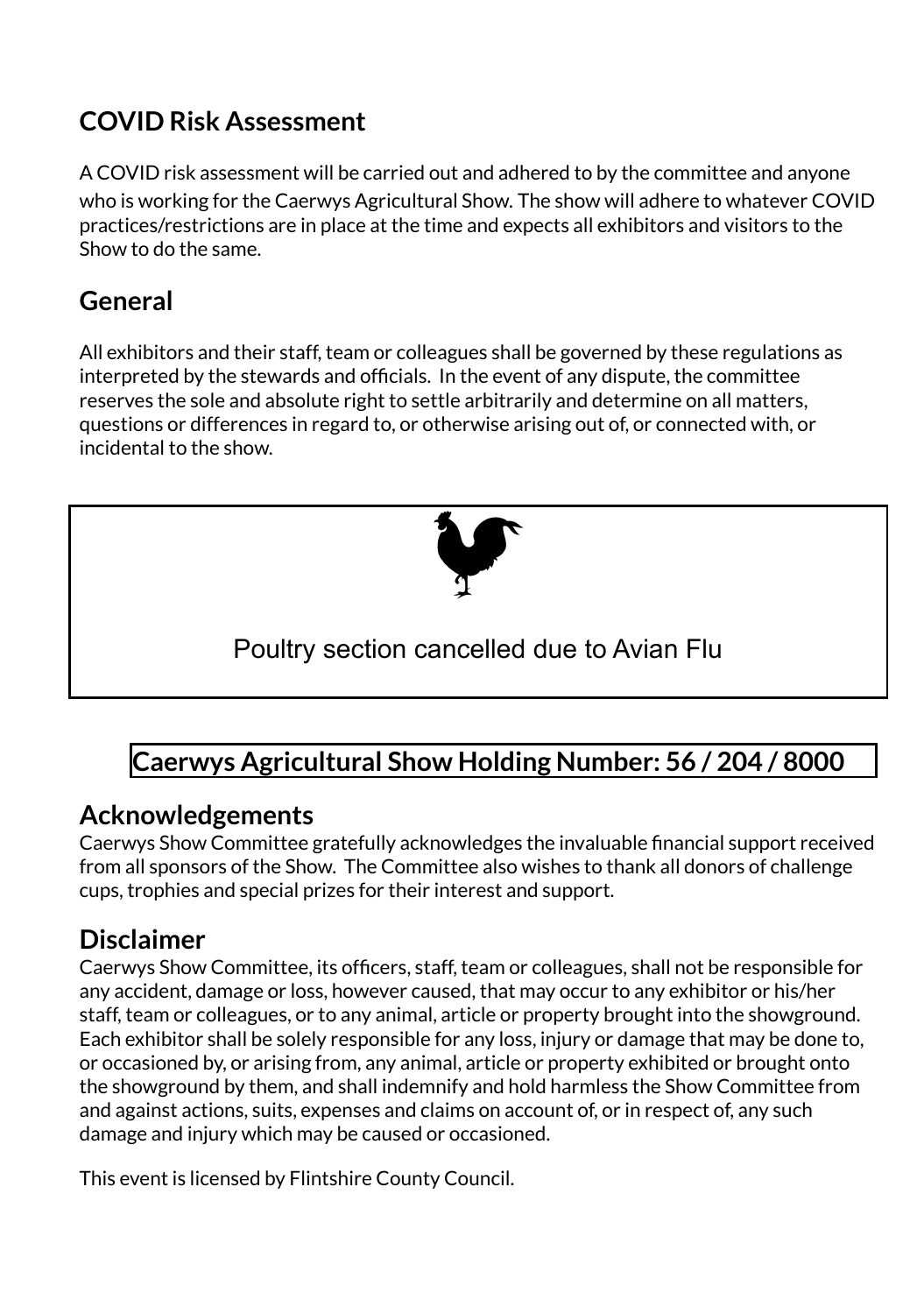# **SECTION SECRETARIES AND CONTACTS**

| General<br><b>Enquiries</b>                | Lizzie Gruffydd<br>Clwyd Agricultural<br><b>Terfyn Buildings</b><br>Caerwys Road<br>Cwm/Dyserth<br>Denbighshire<br><b>LL18 6HT</b> | 07813<br>835997                       | secretary@caerwys-show.org.uk  |
|--------------------------------------------|------------------------------------------------------------------------------------------------------------------------------------|---------------------------------------|--------------------------------|
| <b>Classic and</b><br>Vintage<br>Cars      | Peter Youd<br>3 Bryn Aur<br>Caerwys<br>Flintshire<br>CH75BR                                                                        | 07941<br>752887                       | car@caerwys-show.org.uk        |
| Floral Art,<br><b>Craft and</b><br>Produce | Janice<br><b>Baldwin-Evans</b><br>Tan y Graig<br>Cottage<br>Tremeirchion<br>Denbighshire<br>LL17 OUE                               | 07484<br>315961 or<br>01745<br>710643 | produce@caerwys-show.org.uk    |
| <b>Light Horses</b>                        | Carol Dean<br>29 Nant Eos<br>Holway, Holywell<br>Flintshire<br>CH87DA                                                              | 07834<br>550862                       | lighthorse@caerwys-show.org.uk |
| Livestock -<br><b>Beef</b>                 | <b>Richard Griffiths</b><br>Plas Captain<br>Lixwm Road<br>Brynford<br>Holywell<br>CH88LR                                           | 07903<br>042827 or<br>01352<br>781090 | beef@aerwys-show.org.uk        |
| Livestock -<br>Dairy                       | Delyth Potts<br>Clwydfryn<br>Tremeirchion<br>St. Asaph<br><b>LL17 0UN</b>                                                          | 07517<br>392171 or<br>01745<br>710443 | cattle@caerwys-show.org.uk     |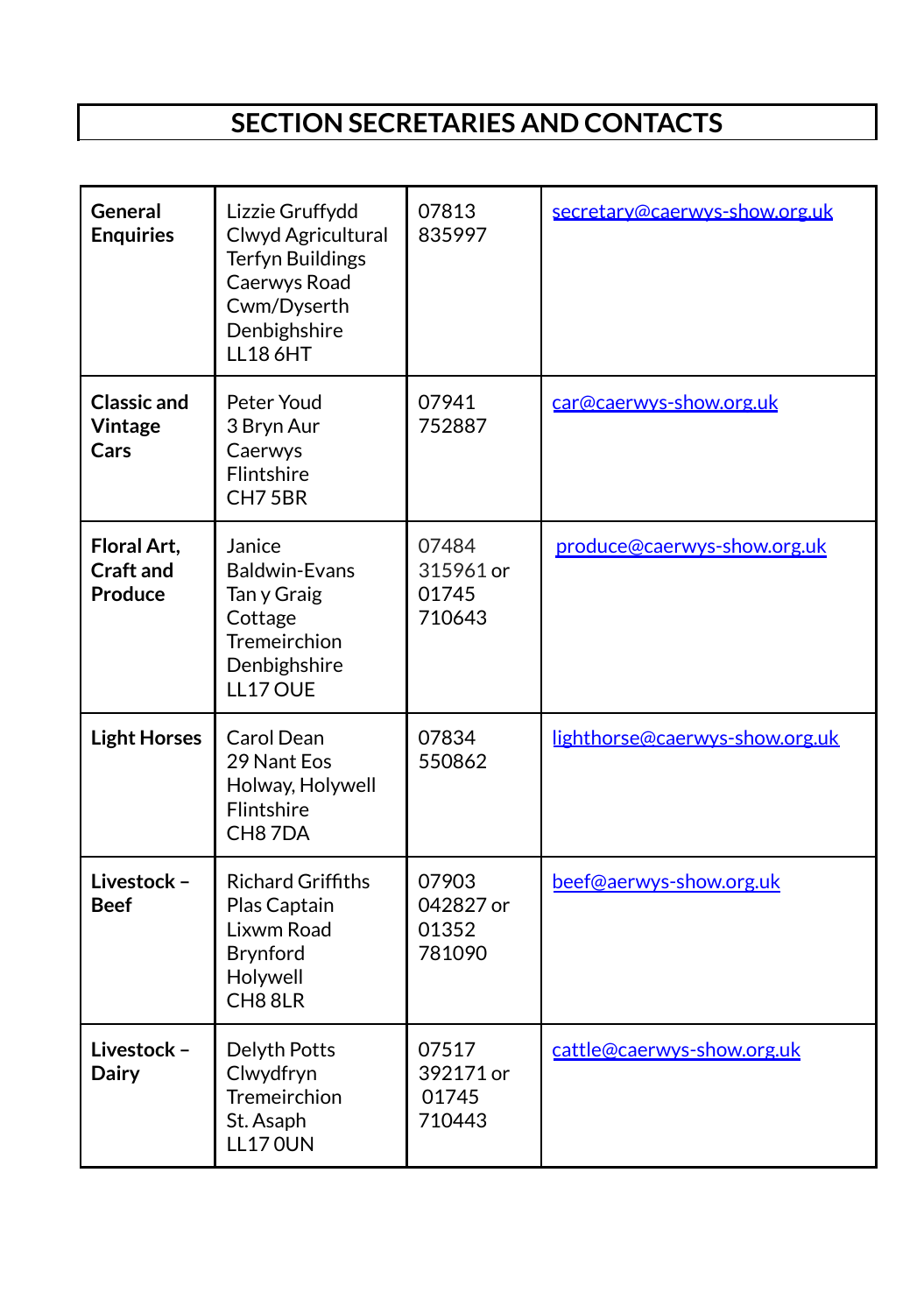| Livestock -<br>Sheep              | Les Hulme<br>Oakenholt Farm<br><b>Chester Road</b><br>Oakenholt, Flint<br>CH <sub>6</sub> 5BF        | 07747<br>844911 or<br>01352<br>733264 | sheep@caerwys-show.org.uk       |
|-----------------------------------|------------------------------------------------------------------------------------------------------|---------------------------------------|---------------------------------|
| <b>Poultry</b>                    | <b>Matthew Barrett</b><br>Old School House<br>Cwm, Dyserth<br>Denbighshire<br><b>LL185SG</b>         | 07377<br>531238 or<br>01745<br>407875 | poultry@Caerwys-Show.org.uk     |
| Carriage<br><b>Driving</b>        | Joanne Robinson<br>Caramel Stud<br>Carriages<br>Ty-Celyn, St Asaph<br>Denbighshire<br><b>LL170HG</b> | 07974<br>181519                       | driving@Caerwys-Show.org.uk     |
| Heavy &<br><b>Shire Horses</b>    | Ceri Pleavin<br>Castle Farm<br>Shordley, Hope<br>Wrexham<br><b>LL12 9RP</b>                          | 07772<br>656467                       | shires@Caerwys-Show.org.uk      |
| <b>Shetland</b><br><b>Ponies</b>  | Lorraine Seville<br>25 Sunnyside Close<br>Bagillt, Holywell<br>Flintshire<br>CH <sub>66</sub> JA     | 07877<br>335131                       | shetlands@Caerwys-Show.org.uk   |
| Vintage<br>Tractors/<br>Machinery | Will Thomas<br>Leadbrook Hall<br><b>Barn</b><br>Leadbrook Drive<br>Oakenholt<br>Flintshire<br>CH65ST | 07443<br>450401                       | vintage@caerwys-show.org.uk     |
| Trade<br><b>Stands</b>            | Phillip Walker<br>Ty Ucha, Caerwys<br>Flintshire<br>CH75BQ                                           | 07786<br>918553                       | trade@Caerwys-Show.org.uk       |
| Sponsorship                       | <b>Jane Bowness</b>                                                                                  |                                       | sponsorship@Caerwys-Show.org.uk |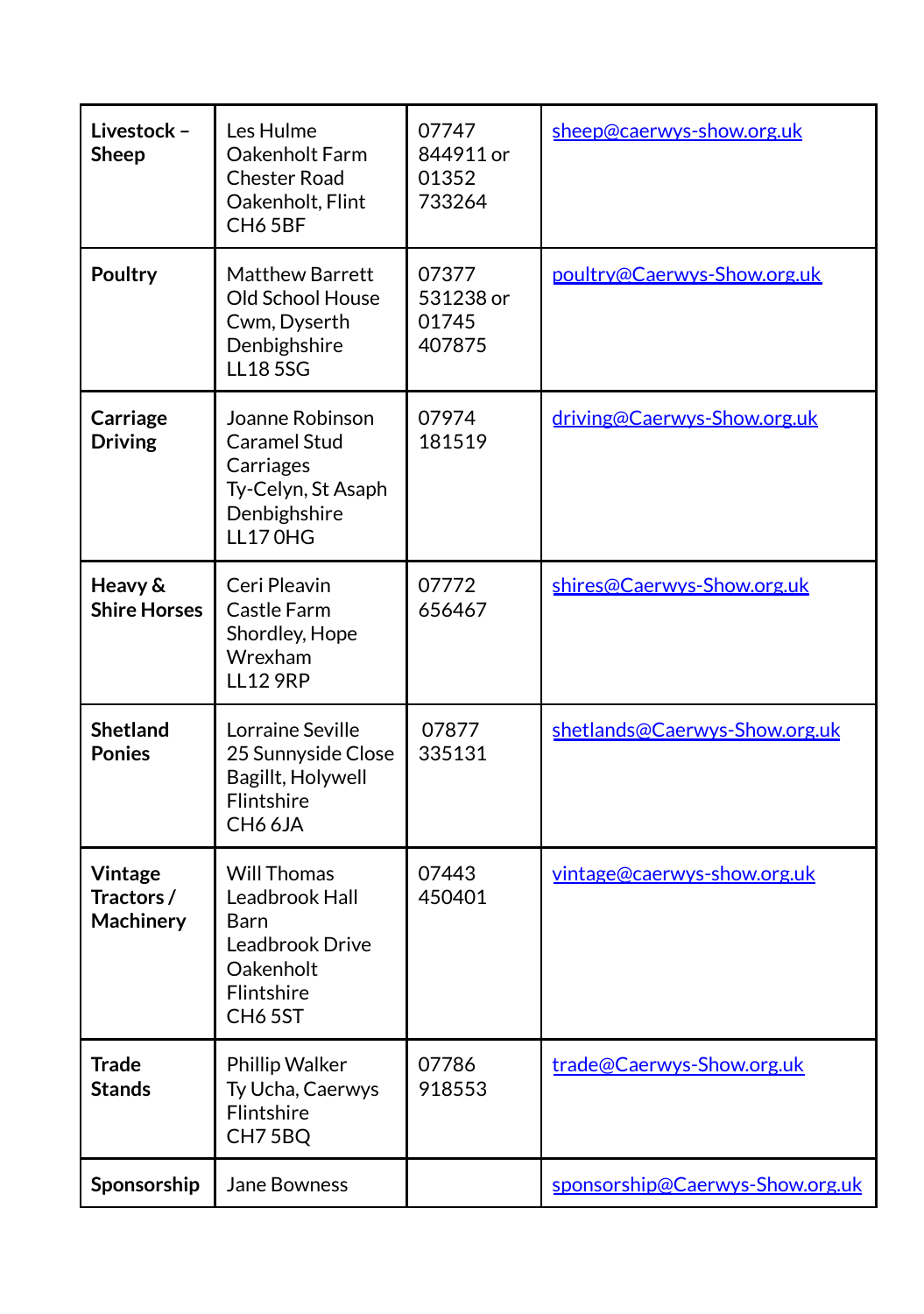# HEAVY HORSES (excluding Shires)

RED route to show field

Judging at 9:45am in the Main Ring

Judge: Mr John Whittaker Steward: Annie Lloyd

Entry Fee: £5.00 Prizes:

| エマニ<br>$\Omega$ nd<br>ord<br>$\sim$ $\sim$ $\sim$<br>$\Lambda^{\text{th}}$<br>$\sim$<br>4 st<br>f4ſ<br><br>. .<br>∟งบ<br>_<br>∸∠<br>u<br>⊥∪⊃<br>᠇◡<br>ᅩᅩ<br>◡<br>-<br>- -<br>$-$ |
|----------------------------------------------------------------------------------------------------------------------------------------------------------------------------------|
|----------------------------------------------------------------------------------------------------------------------------------------------------------------------------------|

Class:

HH1 Any other breed of Heavy Horse, one year old and over.

### SHIRE HORSES

RED route to show field

Affiliated to the Shire Horse Society

Judging at 10:00am in the Main Ring

Judge: Mr John Whittaker Steward: Annie Lloyd

Entry Fee: £5.00 Prizes:

| 1st $f4C$<br>᠇୰<br><u>_</u><br>- | <b>C35</b><br>ി <sup>nd</sup> പ<br>⊥∪∪<br>- | $\alpha$ rd<br>.000<br>∟ು∪<br>ີ | $\sim$ $\sim$ $\sim$<br>$\Lambda^{\text{th}}$<br>-<br>ᅩᅩ | $\sim$ $\sim$<br>EUI<br>∸∠<br>~ |
|----------------------------------|---------------------------------------------|---------------------------------|----------------------------------------------------------|---------------------------------|
|----------------------------------|---------------------------------------------|---------------------------------|----------------------------------------------------------|---------------------------------|

#### **Classes:**

- SH1 Gelding (3 years old and over)
- SH2 Barren Mare (3 years old and over)
- SH3 Yearling (colt, filly or gelding)
- SH4 2 year olds (colt, filly or gelding)
- SH5 Brood Mare with own foal at foot
- SH6 Foal (colt or filly)
- SH7 Neatest and cleanest Junior Champion Overall Champion
- SH8 Trade turnouts

Would all turnout exhibitors please provide commentary notes.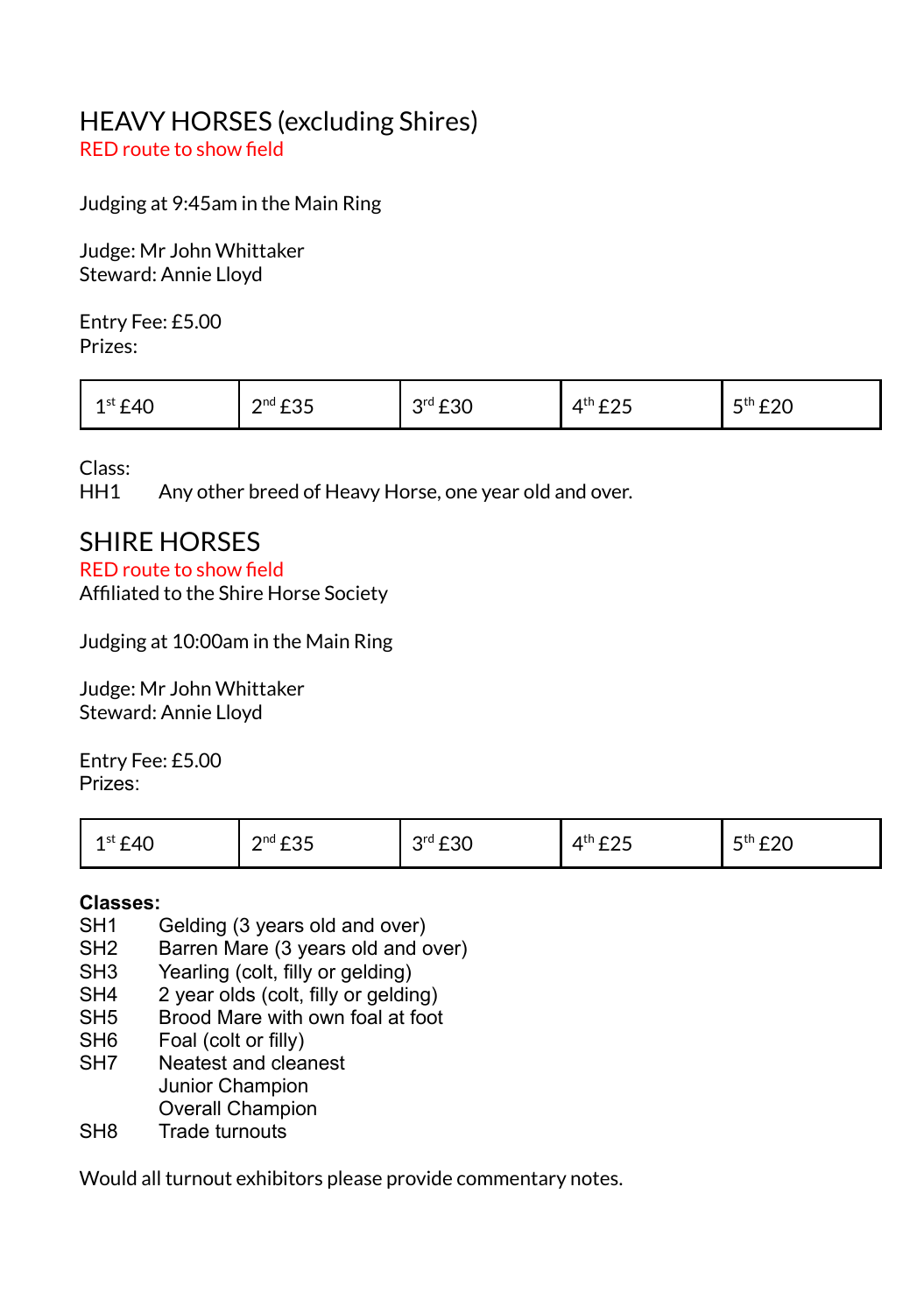All exhibitors are respectfully requested to attend the Grand Parade in the Main Ring at 3:00pm. Only the Section Supreme Champions will be presented with their respective trophies in the Main Ring. All other class Champions will receive their trophies & prize money from the Cattle Secretary after the Grand Parade.

## **Trophies & Special Prizes**

#### **Championship**

The W. S. Coffey Rose Bowl will be awarded to the Champion Shire Horse together with a cash prize of £50.

The Overall Champion will be awarded a cash prize of £50. The Reserve Overall Champion will be awarded a cash prize of £25, sponsored by Mr A J and Mrs S J Pleavin.

The W. J. Davies Cup kindly presented by the late Mr W. J. Davies, Garreg Farm, Whitford will be awarded to the Junior Champion, together with a cash prize of £40.

#### **Special Prizes**

The Shire Horse Society offers a Silver Spoon and rosette for the best mare or filly subject to the special conditions on offer.

The R. Jones Kinsale Memorial Trophy for the best foal, together with a cash prize of £40 , sponsored by Mrs Vicky Jones.

The Piccadilly Challenge Cup, together with a cash prize of £40 for the winner of Class SH1.

The A. & D. Tomlinson Trophy will be awarded to the Best Plaited Shire together with a cash prize of £40.

The Elfed Bartley Perpetual Trophy for the Champion Turnout.

The Edward Woodcock Perpetual Trophy for the Best Pair of Shires together with a cash prize of £40.

# **Travelling grantfor all Heavy Horse / Shire Horse Agricultural or Trade Turnouts**

In addition to the normal prize money, a travelling grant of **£50** will be paid to each Heavy Horse / Shire Horse Turnout that appears in the main ring at Caerwys Show in 2022.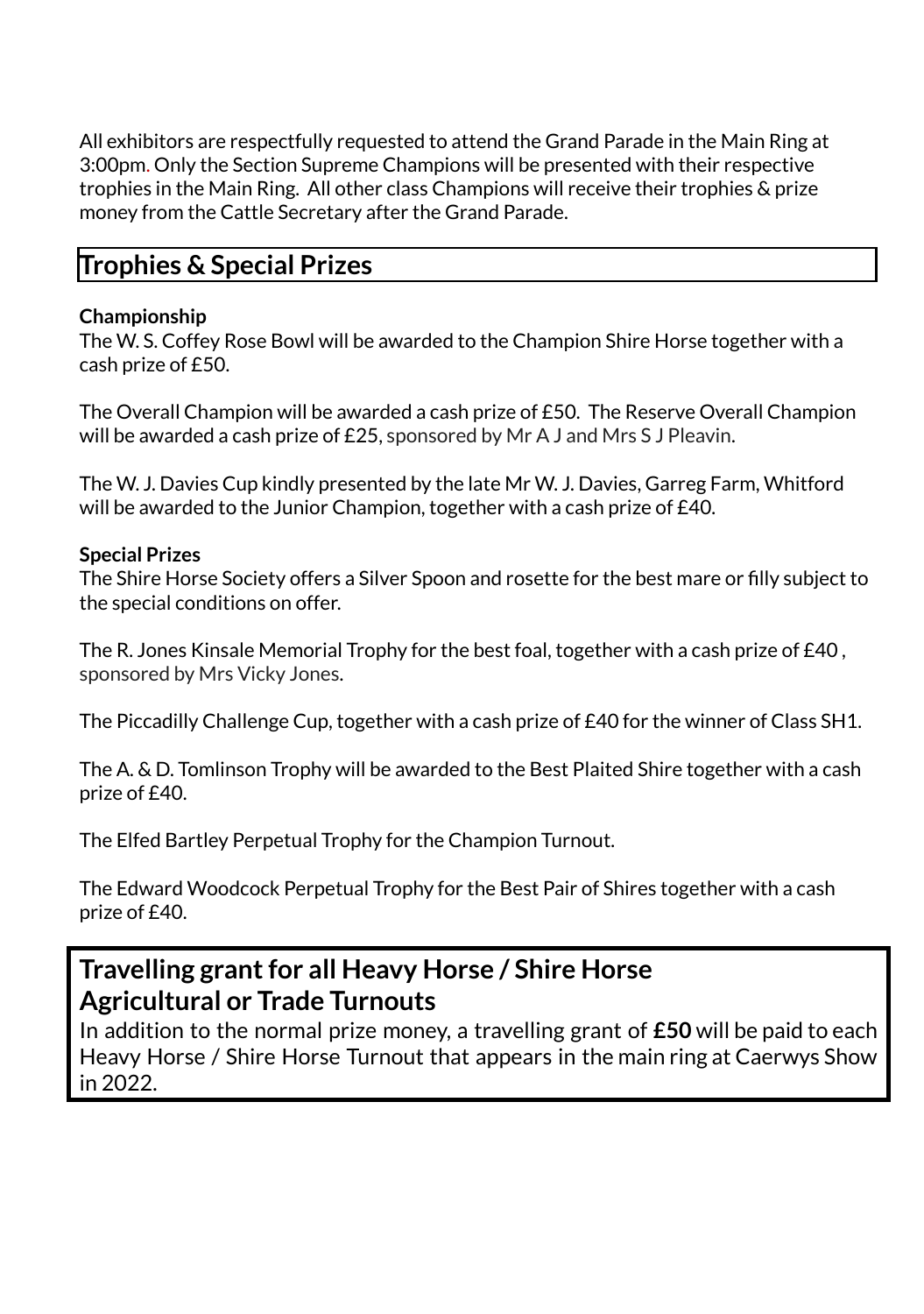### SHETI AND PONIES

#### RED route to show field

Affiliated to the Shetland Pony Stud Book Society (see below) SPSBS rosettes will be awarded.

Judging at 9:00am in the Main Ring

Judge: Mrs D. P. Wright (Threapwood Stud) Steward: Mrs Mary Williams

Entry Fee: £5.00 Prizes:

| $C = C$<br>ט כ<br>ᅩᅩ | 2ndL<br><u>_ _ _</u><br>- | 0.40<br>ord<br>ັ<br>∸∸∽ | $\mathbf{\Lambda}^{\text{th}}$<br>$\sim$<br>_<br><u>.</u> , | $- +$ h<br>$\sim$ $\sim$<br>ٮ<br><u>. .</u> |
|----------------------|---------------------------|-------------------------|-------------------------------------------------------------|---------------------------------------------|
|                      |                           |                         |                                                             |                                             |

*Rosettesto sixth place*

#### **Championship**

The Margaret Pennington Perpetual Memorial Trophy, kindly presented by the late Mr Brian Pennington, Crewe, and a cash prize of £40, will be awarded to the Champion Shetland Pony.

A Challenge Tray presented by the Caerwys Show Committee and a cash prize of £25 will be awarded to the Reserve Champion.

The Cefn Melyn Trophy kindly presented by Mrs F. M. Williams in memory of her late husband Mr Brynle Williams will be awarded to the Best Miniature Shetland together with a cash prize of £40.

The Claylands Trophy for the best Gelding in the Shetland Pony Classes kindly presented by the Claylands Shetland Pony Stud in memory of Claylands Crystal.

- SP1 Standard Stallion or Gelding, 4 years old and over
- SP2 Standard Barren Mare, 4 years and over
- SP3 Standard Brood Mare, 4 years and over, with own foal at foot
- SP4 Standard Yearling colt, filly or gelding
- SP5 Standard 2 year or 3 year old colt, filly or gelding
- SP6 Miniature stallion or Gelding, 4 years old or over not exceeding 34"
- SP7 Miniature Barren Mare, 4 years old or over not exceeding 34"
- SP8 Miniature Brood Mare, 4 years and over, with own foal at foot not exceeding 34"
- SP9 Miniature Yearling colt, filly or gelding not to exceed 34" at maturity
- SP10 Miniature 2 year or 3 year old colt, filly or gelding not to exceed 34" at maturity
- SP11 Coloured Shetland 4 years old or over
- SP12 Ridden Shetland on or off lead rein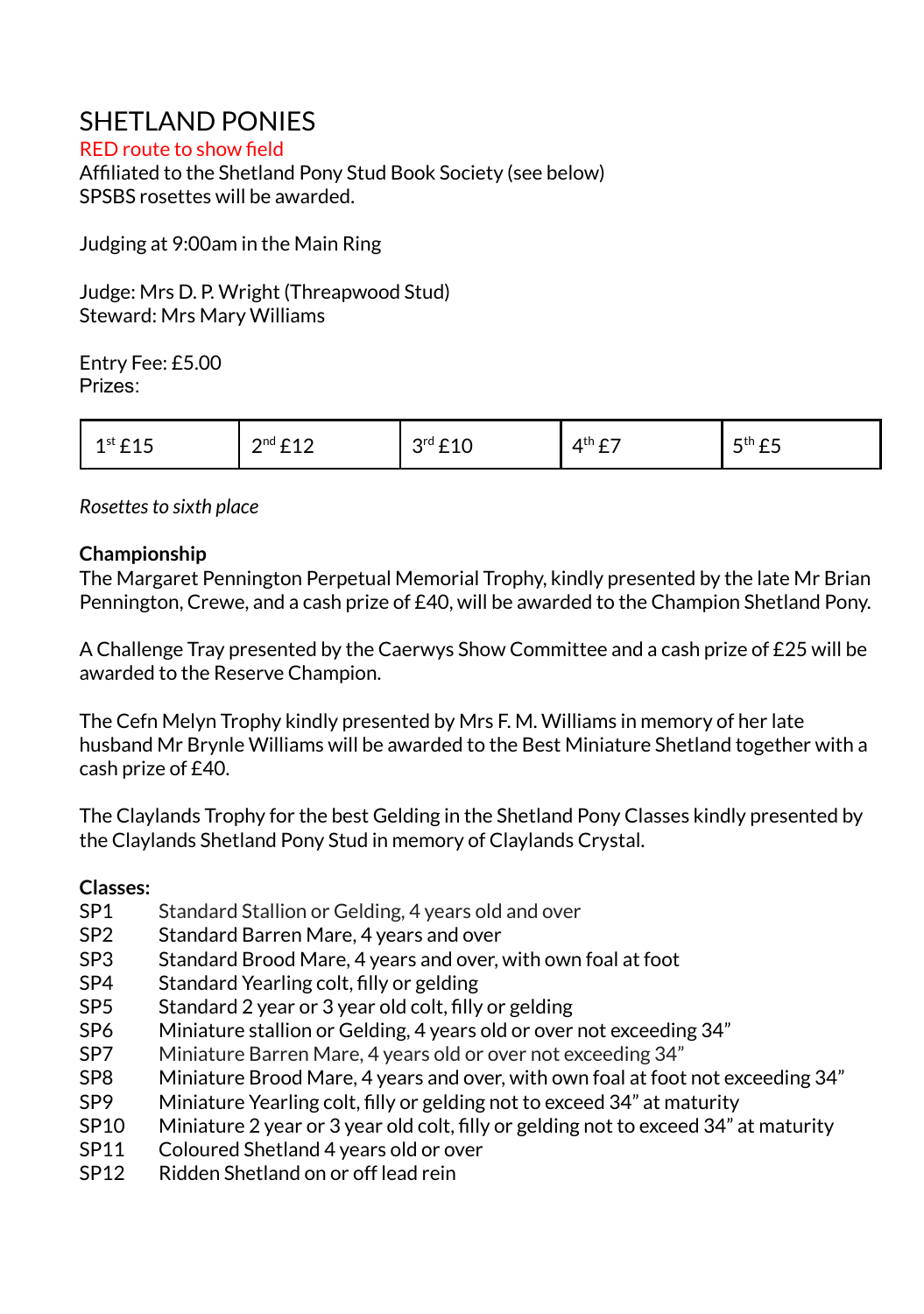Junior Championship  $1<sup>st</sup>$  and  $2<sup>nd</sup>$  prize winner to go forward for Championship Senior Championship  $1^{\text{st}}$  and  $2^{\text{nd}}$  prize winner to go forward for Championship

# **SPSBS AFFILIATION RULES 2022**

1. Classes must be confined to SPSBS registered ponies. Ponies must be named on the entry form and in the catalogue, if one is produced. Society rosettes must only be given to ponies registered with the Society or to foals eligible for registration.

2. Three-year-old fillies with foals at foot may not be shown. All foals must be a minimum of three weeks old on the day of the Show.

3. In order to enter a stallion class at an affiliated show, entire males aged 4 years old and over must have an "S" number and have been successfully through either the SPS-BS stallion assessment prior to 2006 or the current SPBS voluntary veterinary examination. Ridden stallions MUST display a stallion bridle badge. Inhand, entire males 2 years and over are advised to display a stallion bridle badge.

4. There must be no colts or entire males in Young Handlers classes. Children under 14 years old may not show colts (excluding foals) or entire males in in-hand classes. Children under 12 years old on the day of the show may not show entire males in ridden classes. In the interests of safety, hard hats must be worn by all handlers aged 14 years or under in in-hand classes. Exhibitors should not kneel but remain standing while in the ring. Hard hats must be worn by all exhibitors, irrespective of age, in ridden classes. Ridden and driven ponies must be 4 years old or over. In ridden Classes, if a rider falls off at any time whilst in the ring, both pony and rider must leave the ring, rider dismounted, and take no further part.

All exhibitors are respectfully requested to attend the Grand Parade in the Main Ring at 3:00pm. Only the Section Supreme Champions will be presented with their respective trophies in the Main Ring. All other class Champions will receive their trophies & prize money from the Cattle Secretary after the Grand Parade.

### CARRIAGE DRIVING

RED route to show field. (No Show Drive)

Judging at 12:30pm in the Main Ring

Pre Judging of Class PD2 in the exercise paddock at 11:45am

Judge: Ms R Lancaster Steward: Ms R Lancaster

Entry fee: £5.00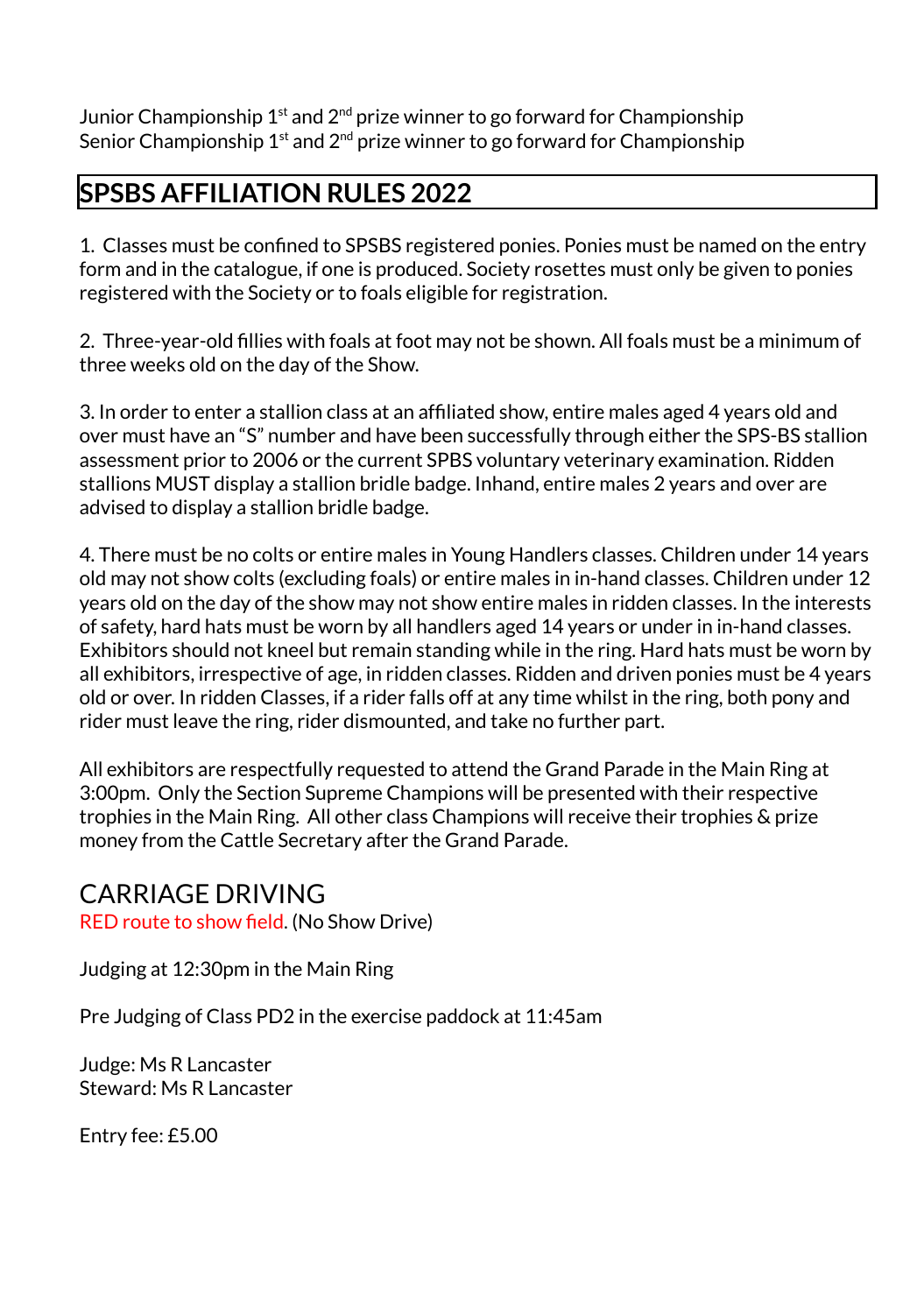Prizes:

| 0.005<br>1st,<br>,,<br>∸∸<br><b>.</b><br>- | £20<br>$\lambda$ nd<br>∸∠ | $\sim$ $\sim$ $\sim$<br>$\alpha$ rd<br>u<br>ᅩᅩ | 0.40<br>$\Lambda^{\text{th}}$<br>-<br>__ | E <sub>th</sub><br>$\sim$ $\sim$<br>∸<br>. .<br>◡<br>ت |
|--------------------------------------------|---------------------------|------------------------------------------------|------------------------------------------|--------------------------------------------------------|
|--------------------------------------------|---------------------------|------------------------------------------------|------------------------------------------|--------------------------------------------------------|

The John Williams Perpetual Trophy will be awarded to the winner of class PD1.

The Norma Bowyer Trophy, together with a cash prize of £40, in memory of the late Mrs N. Bowyer, Baguley, Manchester, will be awarded to the winner of Class PD2.

The BDS North East Wales Trophy will be awarded to the highest placed Junior Whip in Class PD3. Open to horses and ponies 4 years old and over

**Classes:**

Private Driving Class – for singles pairs or tandems

Exhibits are to be shown in a vehicle other than show wagons and commercial vehicles. To be judged as a complete turnout, that is horse and harness, vehicle and their suitability as a road turnout.

PD2 Pleasure Driving Class – for singles, pairs or tandems

Pleasure driving class is for newcomers to showing and not intended for those who show in private driving classes. Entries will not be accepted from competitors in class PD1.

PD3 Junior Whip

This class is restricted to drivers 17 years and under on the day of the show. Each junior whip must be accompanied by a competent adult.

Would all exhibitors please provide commentary notes.

Judging of the Pleasure Driving Class will be based on: 15% of vehicle suitability, fit and cleanliness; 15% on harness suitability, fit and cleanliness and 70% on the driver and groom, horse/pony's way of going and suitability as a family pleasure-driving animal. If there are sufficient entries, classes PD1 and PD2 will be subdivided according to height at the discretion of the judge.

Entries must ensure the weight and the size of the Carriage is in proportion to the size of the horse/pony and its current level of fitness.

All exhibitors must ensure that they hold current third party insurance.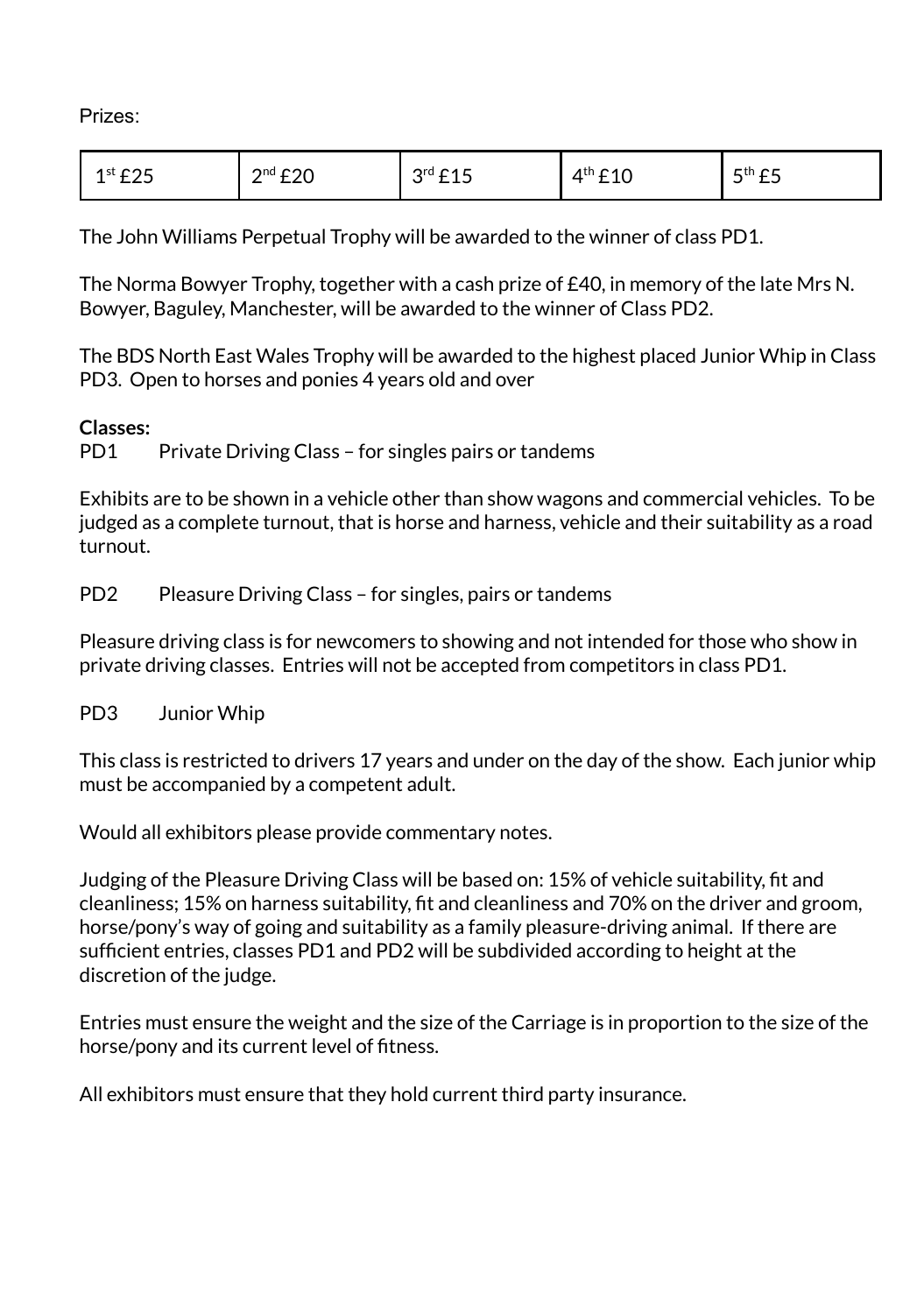### LIGHT HORSES RED route to show field

**Entry fee £6.00 per class. £1.00 for foals. Late entries taken all day, Show Day, at £9.00 per class.**

First aid and security **£1.00** per competitor.

**AFFILIATED TO EQUIFEST TAKING PLACE AT THE EAST OF ENGLAND SHOWGROUND ON THE 18 TH AUGUST – 20 th AUGUST 2022 .** The **TWO** highest exhibits not already qualified in each affiliated class will qualify.

Please see below for **EQUIFEST QUALIFYING CLASSES.**

#### **IN HAND SHOWING**

Starts at 10. 00 a.m. Judge: Mrs. P. Wear, Pentref Stud, Anglesey

- LH1 Yearling colt, filly or gelding, any height
- LH2  $2 + 3$  year old colt, filly or gelding, any height
- LH3 Cob type
- LH4 Horse over 14.2hh
- LH5 Sports horse
- LH6 Coloured horse or pony
- LH7 Pure, Part & Anglo Arabian Action Tyre Shield LUNCH BREAK
- LH8 Miniature/Falabella any age/any sex
- LH9 Mountain Moorland small
- LH10 Mountain Moorland large
- LH11 Part Bred- any age, any height
- LH12 Shetland ponies
- LH13 Veteran horse or pony Anthony Spencer Shield
- LH14 Local horse or pony within 5 mile radius

CHAMPIONSHIP - first two to compete – trophy and sash

#### **MOUNTAIN AND MOORLAND – IN HAND**

Starts  $11.00 a m$ Judge: Mrs. C. Gleave, Anglesey

- LH15 Small breed Welsh A & B, Shetland, Dartmoor, Exmoor
- LH16 Large breed Welsh C & D, Connemara, New Forest, Highland, Dales and Fell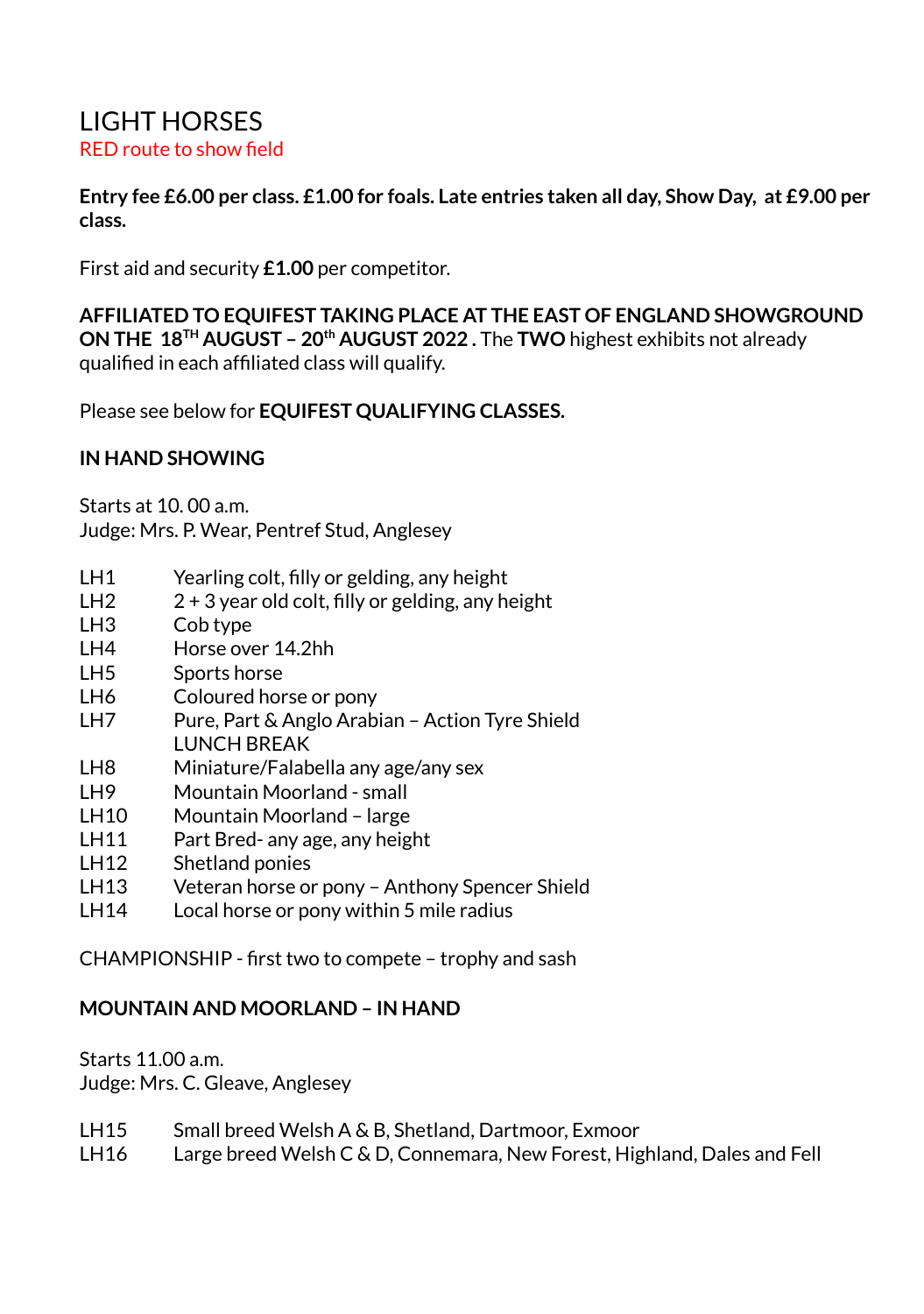#### CHAMPIONSHIP -  $1<sup>st</sup>$  and  $2<sup>nd</sup>$  placings - trophies and sash **MOUNTAIN AND MOORLAND - UNDER SADDLE**

Starts after Lunch Break

- LH17 Open lead rein riders not to have attained their 9<sup>th</sup> birthday in current year
- LH18 Small breed M & M open ridden, Shetland, Dartmoor, Exmoor, Welsh A & B ponies 4 years and over, rider any age – Cariad Trophy
- LH19 Large breed M&M open ridden, Connemara, New Forest, Highlands, Dales, Fells, Welsh C & D. Ponies 4 years and over. Rider any age.

CHAMPIONSHIP -  $1<sup>st</sup>$  and  $2<sup>nd</sup>$  placings - trophies and sash

#### **RIDDEN SHOWING**

Starts at  $10.00$  a.m. Judge: Mrs. S. Robbins, Anglesey

- LH20 Best turned out trophy (including lead rein)
- LH21 Best ridden lead rein trophy
- LH22 Best ridden 12.2hh and under trophy
- LH23 Best ridden 14.2hh and under trophy
- LH24 Best ridden veteran horse or pony trophy
- LH25 Best ridden Pure Bred for the Derek Jones Memorial Shield and Part Bred + Anglo Arabian for the Miss Ellie Cup LUNCH BREAK
- LH26 Ridden Part Bred any age, any height
- LH27 Best ridden Cob type -open to Traditional & Hogged trophy
- LH28 Best ridden over 14.2hh CES shield
- LH29 Best ridden sport horse trophy
- LH30 Best ridden coloured shield
- LH31 Best ridden local horse or pony trophy

CHAMPIONSHIP -  $1<sup>st</sup>$  and  $2<sup>nd</sup>$  placings - trophy and sash

#### **Supreme Light Horse Championship – Overall**

To take place after all Championships

#### **NOVICE SECTION**

BLEMISHES NOT TAKEN INTO ACCOUNT

Starts at  $10.00$  a.m.

Judge: The Right Honourable Sir Christopher Porter, Burnley, Lancashire

- LH32 Novice lead rein rider any age
- LH33 Novice horse / pony any height rider any age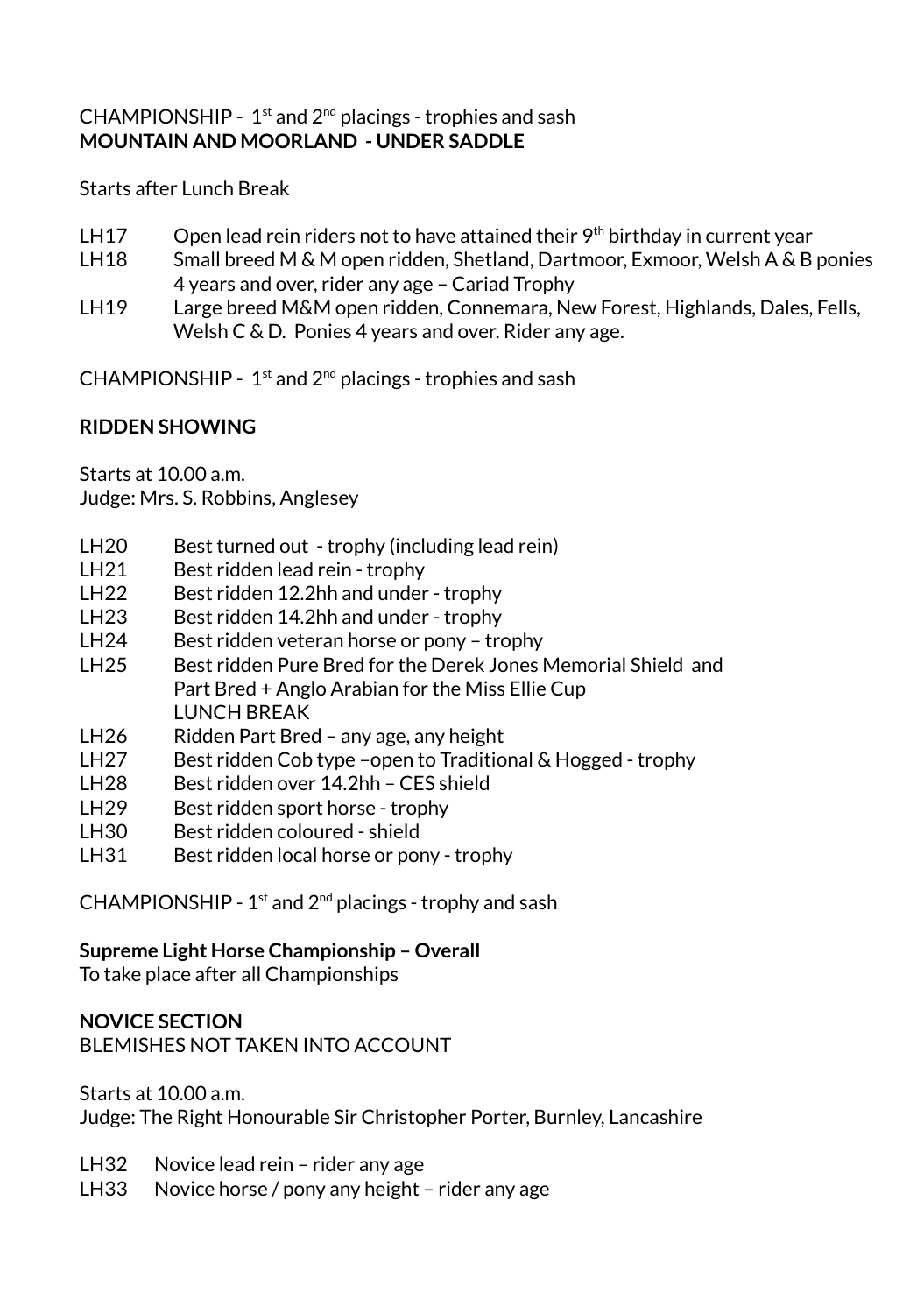- LH34 Family pony 14.2hh and under, rider any age
- LH35 Family horse 14.2hh and over, rider any age
- LH36 Young handler 16yrs and under

CHAMPIONSHIP -  $1<sup>st</sup>$  and  $2<sup>nd</sup>$  placings - trophy and sash

#### **RIDDEN HUNTERS / RIDING HORSES**

Starts after Lunch Break and not before 2 p.m.

- LH37 Open novice hunter
- LH38 Open novice riding horse
- LH39 Ridden show hunter
- LH40 Ridden horse, mare/gelding exceeding 14.2hh but not 15.2hh
- LH41 Ridden horse mare/gelding exceeding 15.2hh

CHAMPIONSHIP -  $1<sup>st</sup>$  and  $2<sup>nd</sup>$  placings - trophy and sash

#### **WELSH PONIES AND COBS**

Starts at 10.00 a.m. Judge: Vicky Thomas Williams, Llandrillo, Corwen

Section A Welsh Ponies

- LH42 Brood mare and foal rosette to best foal
- LH43 Yearling
- LH44 2 and 3 year olds
- LH45 Barren mare or gelding
- LH46 Stallion

SECTION CHAMPIONSHIP -  $1<sup>st</sup>$  and  $2<sup>nd</sup>$  placings to compete – trophy and sash

Section B Welsh Ponies

- LH47 Brood mare and foal rosette to best foal
- LH48 Yearling
- LH49 2 and 3 year olds
- LH50 Barren mare or gelding
- LH51 Stallion

SECTION CHAMPIONSHIP -  $1<sup>st</sup>$  and  $2<sup>nd</sup>$  placings to compete – trophy and sash

Section C Welsh Cobs

LH52 Brood mare and foal – rosette to best foal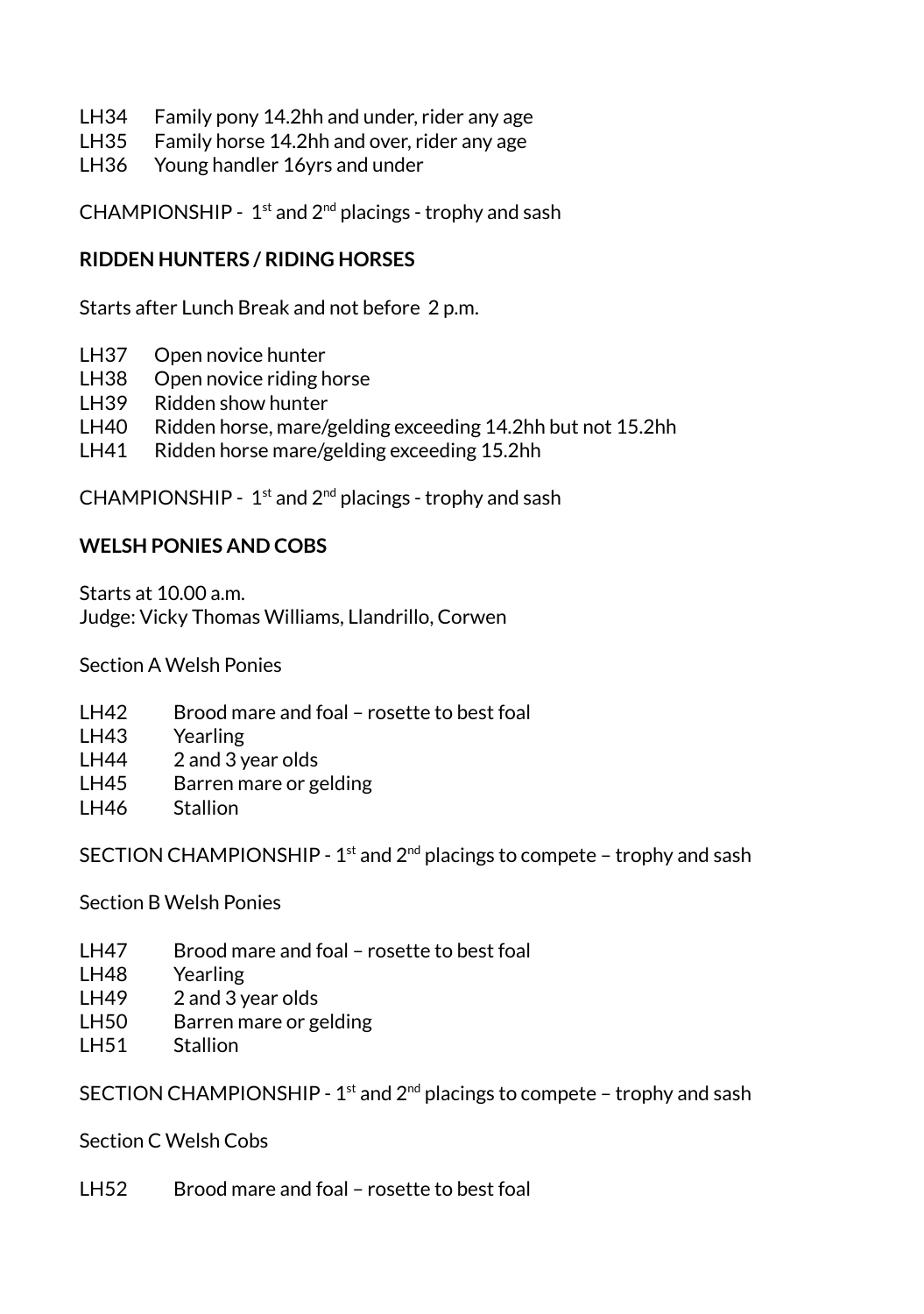- LH53 Yearling
- LH54 2 and 3 year olds
- LH55 Barren mare or gelding
- LH56 Stallion

SECTION CHAMPIONSHIP -  $1<sup>st</sup>$  and  $2<sup>nd</sup>$  placings to compete – trophy and sash

Section D Welsh Cobs

- LH57 Brood mare and foal rosette to best foal
- LH58 Yearling
- LH59 2 and 3 year olds
- LH60 Barren mare or gelding
- LH61 Stallion

SECTION CHAMPIONSHIP -  $1<sup>st</sup>$  and  $2<sup>nd</sup>$  placings to compete – trophy and sash

#### **WELSH OVERALL SUPREME CHAMPIONSHIP**

All section champions and reserve champions to compete for trophy and sash

#### **FANCY DRESS**

Starts at 3.00 p.m.

LH62 Mounted or Unmounted – Trophy

# EQUIFEST QUALIFIERS

#### **EQUIFEST OPEN MOUNTAIN & MOORLAND IN HAND**

Open to In Hand Mountain & Moorland ponies registered with their respective Pure Bred Societies of Connemara, Dales, Dartmoor, Exmoor, Fell, Highland, New Forest, Shetland, Welsh A B C D. Stallion, mare, colt, filly or gelding, any age.

#### **This class may be divided as appropriate from classes LH15 + LH16.**

#### **EQUIFEST OPEN RIDDEN MOUNTAIN & MOORLAND**

Open to Mountain & Moorland ponies registered with their respective Pure Bred Societies of Connemara, Dales, Dartmoor, Exmoor, Fell, Highland, New Forest, Shetland, Welsh A B C D. Stallion, mare or gelding, 4 yrs + over, rider any age.

#### **This class may be divided as appropriate from classes LH18 + LH19**

#### **EQUIFEST MOUNTAIN & MOORLAND - LEAD REIN**

Open to M & M ponies registered with their respective Pure Bred Societies of Dartmoor Exmoor, New Forest, Shetland and Welsh A or B. Mare or gelding 4 yrs old and over, not exceeding 128cms. Riders not to have attained their 9<sup>th</sup> birthday before 1st January in the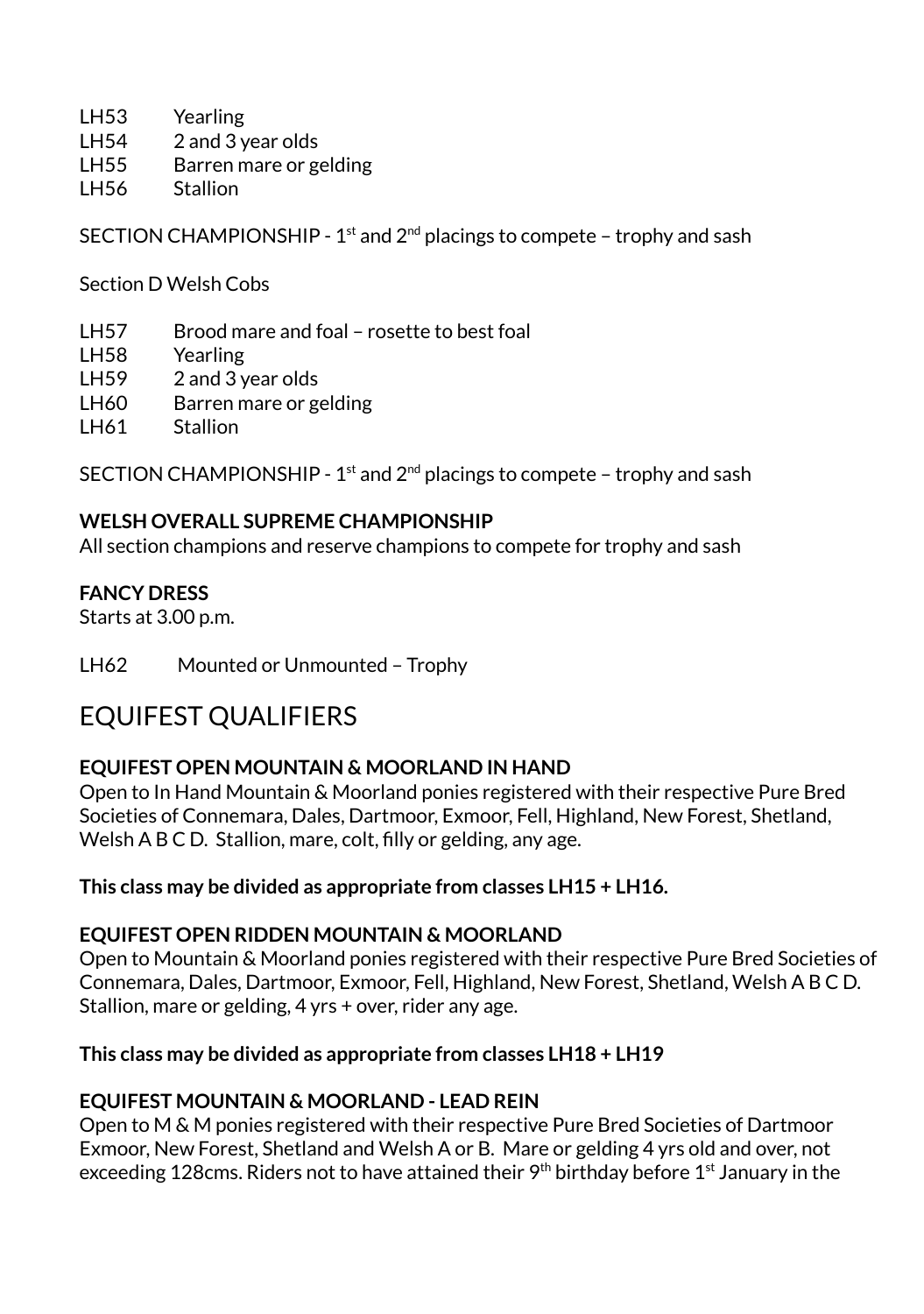#### current year. To be led by an attendant and shown in snaffle bridle, lead rein to be attached to the noseband only. **From class LH17. EQUIFEST OPEN RIDING HORSES from classes LH40 + LH41**

Classes may be divided as follows:

Small Riding Horses – mare or gelding, 4 yrs old + over exceeding 148cms but not exceeding 158cms. Riders any age.

Large Riding Horses – mare or gelding, 4 yrs old + over exceeding 158cms . Riders any age.

#### **EQUIFEST RIDING COBS from class LH27**

Classes may be divided as follows:

Open Ridden Cob, mare or gelding, 4yrs old & over, exceeding 148cms but not exceeding 155cms. To be shown hogged and trimmed. Riders any age.

Open Lightweight Ridden Cob, mare or gelding, exceeding 148cms but not exceeding 155cms. Riders any age.

Open Heavyweight Ridden Cob, mare or gelding, exceeding 148cms but not exceeding 155cms. To be shown hogged and trimmed. Riders any age.

#### **EQUIFEST OPEN RIDDEN PART BREDS**

Stallion, mare or gelding, 4yrs + over. Exhibits in this section must be registered in the Part Bred section of their respective Breed Society. Registration numbers must be stated on the entry form. Horses and ponies will not be ridden at the final. Riders any age. Classes may be divided as appropriate.

#### **From class LH 26**

#### **JUNIOR RIDDEN MOUNTAIN & MOORLAND**

Mares and geldings 4yrs + over, registered in the respective Pure Bred Stud Books of Connemara, Dales, Dartmoor, Exmoor, Fell, Highland, New Forest, Shetland & Welsh A B C D. Riders of small breeds not to have attained their  $14^{\text{th}}$  birthday before  $1^{\text{st}}$  January in the current year. Riders of Large Breeds not to have attained their  $18^{\rm th}$  birthday before  $1^{\rm st}$ January in the current year.

#### **From classes LH18 + LH19**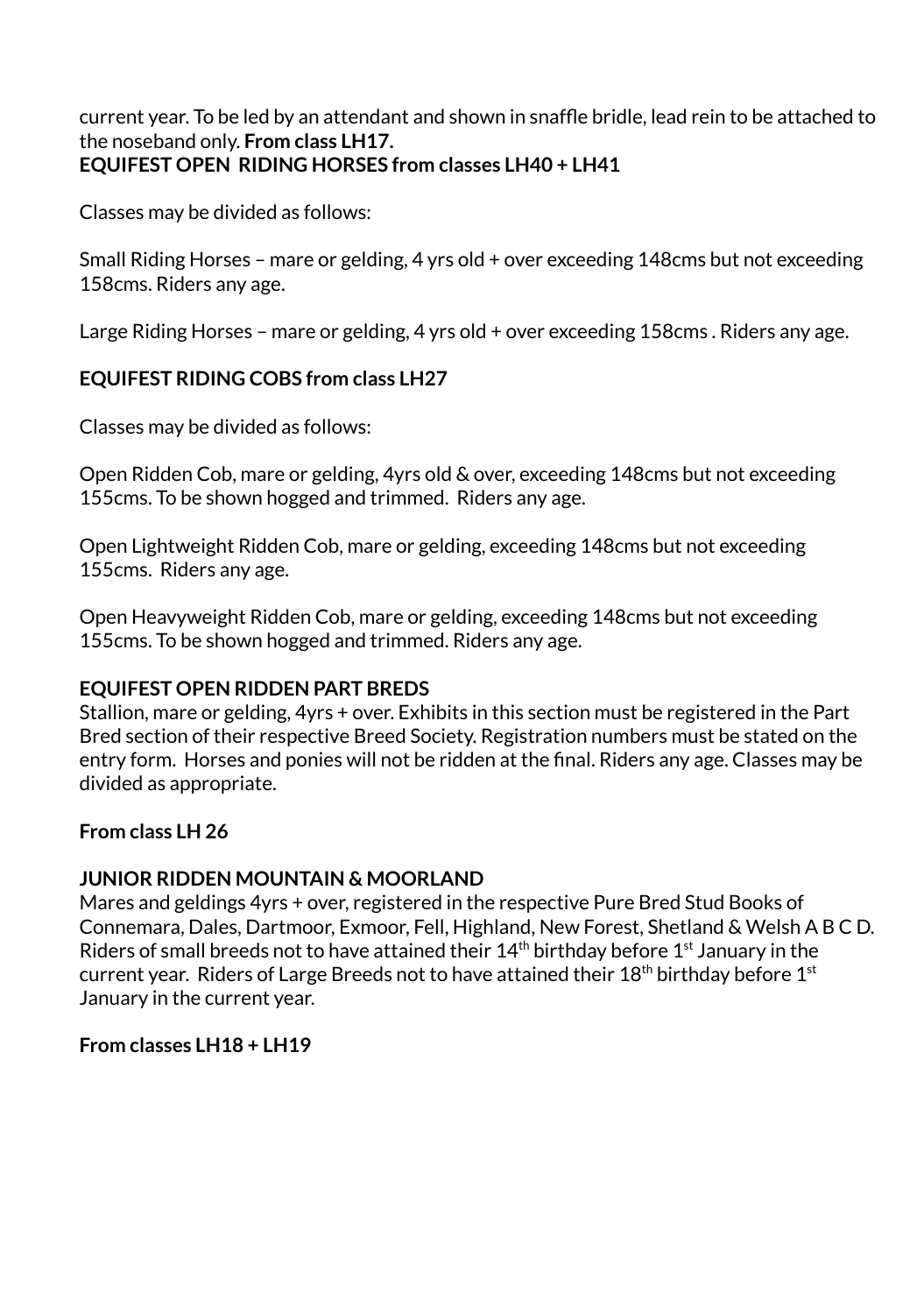# CATTLE SECTION

BLUE route to show field

Senior Steward: Dan Hollingsworth

FREE TO ENTER Classes DC4 and DC5 – £5 compensation for loss of milk

#### **Supreme Champion**

The Plas Newydd Perpetual Challenge Cup, kindly presented by Mrs E. Jones and family in memory of her late husband Mr D. Trevor Jones, will be awarded to the Supreme Champion, together with a Show Committee sash and a cash prize of £50, kindly donated by sponsored by Llaethdy Mynydd Mostyn Dairy.

#### **Champion Pair**

The Goldstar Genetics Perpetual Challenge Cup will be awarded to the Champion Pair together with a cash prize of £50.

### DEFRA REGULATIONS IMPORTANT NOTICE TO ALL CATTLE EXHIBITORS **All cattle must be accompanied by a Cattle Passport and undertake any** required pre-movement testing

All exhibitors are respectfully requested to attend the Grand Parade in the Main Ring at 3:00pm. Only the Section Supreme Champions will be presented with their respective trophies in the Main Ring. All other class Champions will receive their trophies & prize money from the Cattle Secretary after the Grand Parade.

### ANY BREED DAIRY CATTLE

BLUE route to show field

Judging at 10:30am

Judge: Harri Kynaston, Cerrigydrudion Steward: John Roberts

FREE TO ENTER

#### **Championship**

The Cwpan Pontruffydd, kindly presented by Mr Bryn Roberts and family, will be awarded to the Champion. To be won three times in succession or five times in all. Prizes of £35 for the Champion Dairy Animal and £15 for the Reserve Champion will be awarded.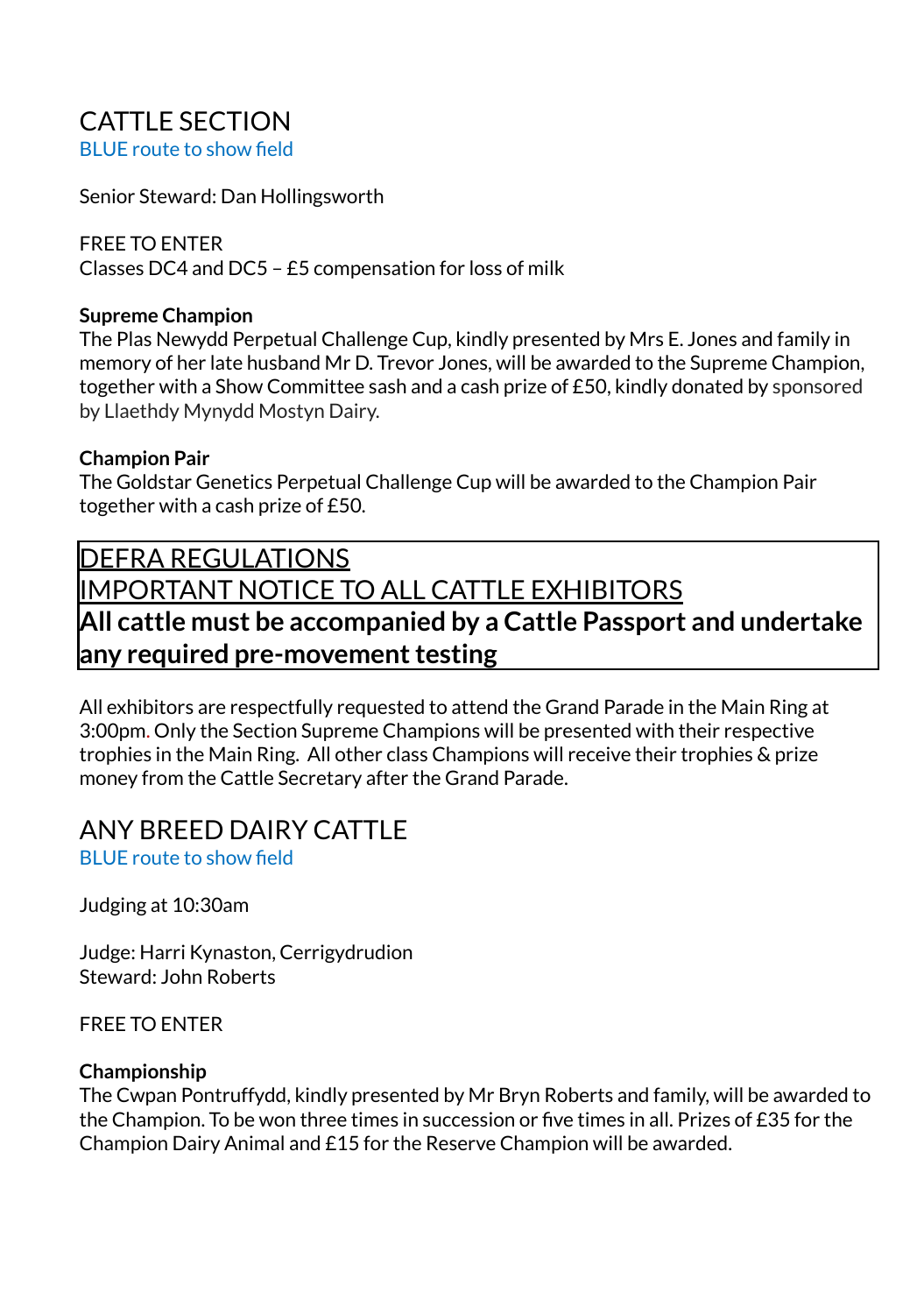#### **Special Prizes**

The Wynnstay Dairy Link Shield kindly presented by Wynnstay Group plc will be awarded to the winner of Class DC1.

A Perpetual Memorial Cup kindly presented by the family of the late Mr Bert Jones, Wern Fawr will be awarded to the exhibitor gaining the most points in the Dairy Section (Classes DC1 – DC6).

A £50 voucher kindly presented by Genus Breeding Ltd will be awarded to the winners of classes DC4 and DC5.

#### **Classes:**

- DC1 Maiden dairy heifer showing calf teeth
- DC2 Heifer in calf
- DC3 Cow in calf
- DC4 Heifer in milk
- DC5 Cow in milk
- DC6 Pair of cattle property of the exhibitor

A milking pump will be available on the show field.

All exhibitors are respectfully requested to attend the Grand Parade in the Main Ring at 3:00pm. Only the Section Supreme Champions will be presented with their respective trophies in the Main Ring. All other Class Champions will receive their trophies & prize money from the Cattle Secretary after the Grand Parade.

### YOUNG HANDLER CATTLE CLASSES (Under 26 years of age)

Judge: Harri Kynaston, Cerrigydrudion Steward: John Roberts

#### FREE TO ENTER

#### **Championship**

A trophy to keep, kindly donated by Ffrwd Holsteins, will be awarded to the Champion of Classes YHC1 and YHC2 which is to be judged on handling and presentation.

To encourage development of young people to become stockpeople of the future, a cash award of £20 will be paid to every entrant in YHC1 and in YHC2 in the 2022 show. We thank Northop A.T.B. for generously donating funds for entrants from Flintshire. Caerwys Agricultural Show Committee and Mrs Judith Standring will provide funds for entrants from other counties.

#### **Classes:**

YHC1 Heifer calf – any dairy breed less than 15 months of age on the day of the show YHC2 Beef calf – less than 18 months old on the day of the show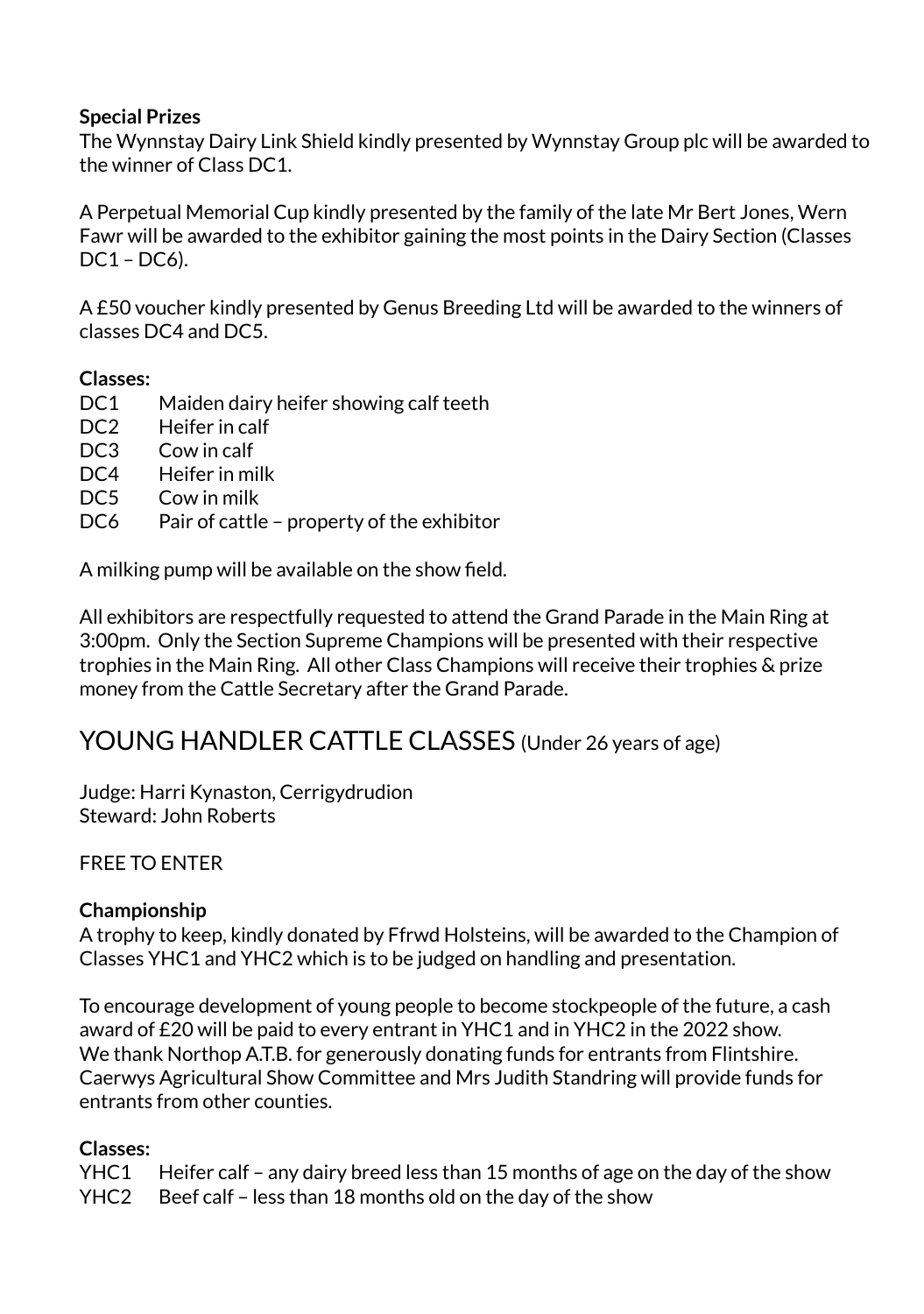

# COMMERCIAL BEEF CATTLE

**CATTLE NOT TO BE SHOWN IN ANY OTHER SECTION**

BLUE route to show field

Judge: Mr Aled Roberts, Anglesey Steward: Dan Hollingsworth

FREE TO ENTER

#### **Championship**

A Perpetual Memorial Trophy kindly presented by the family of the late Mr John Williams, Harp Farm, Caerwys, will be awarded to the Champion of the Commercial Beef Classes, together with a cash prize of £50, sponsored by Alun and Angela Parry.

The Reserve Champion will be awarded a cash prize of £20.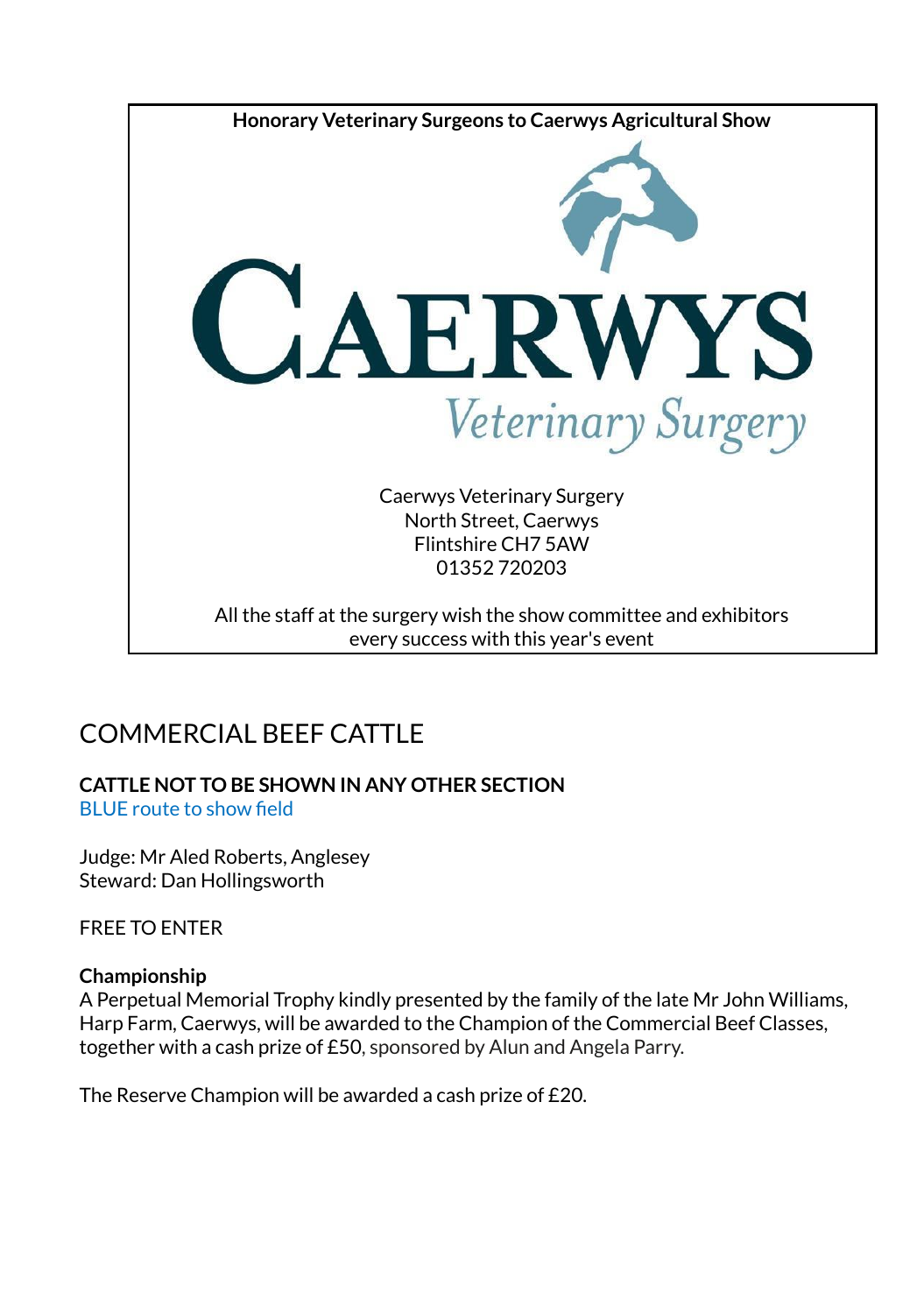#### **Classes:**

- CB1 Best heifer
- CB2 Best steer<br>CB3 Commerci
- Commercial suckler cow or heifer in calf or with calf at foot - not to be entered into any other class
- CB4 Pair of cattle the property of the exhibitor
- CB5 Best steer or heifer from a holding that has not exhibited outside the county of Flintshire in the last five years

### ANY BRITISH NATIVE

BLUE route to show field

Judge: Mr Aled Robert, Anglesey Steward: Dan Hollingsworth

FREE TO ENTER

#### **Championship**

The County Crops Shield kindly presented by County Crops will be awarded to the Champion of Any British Native together with a cash prize of £30.

The Reserve Champion will be awarded a cash prize of £20

#### **Classes:**

- RMC1 Bull born before 1 January 2021
- RMC2 Bull born on, or after, 1 January 2021
- RMC3 Cow, in milk or in calf, or heifer in milk
- RMC4 Heifer born before 1 January 2021
- RMC5 Heifer born on, or after, 1 January 2021
- RMC6 Pair of cattle the property of the exhibitor

#### **Beef Section Points Trophy**

The Morgan Griffiths Memorial Perpetual Challenge Trophy will be awarded to the exhibitor gaining the most points in the Beef Section Classes.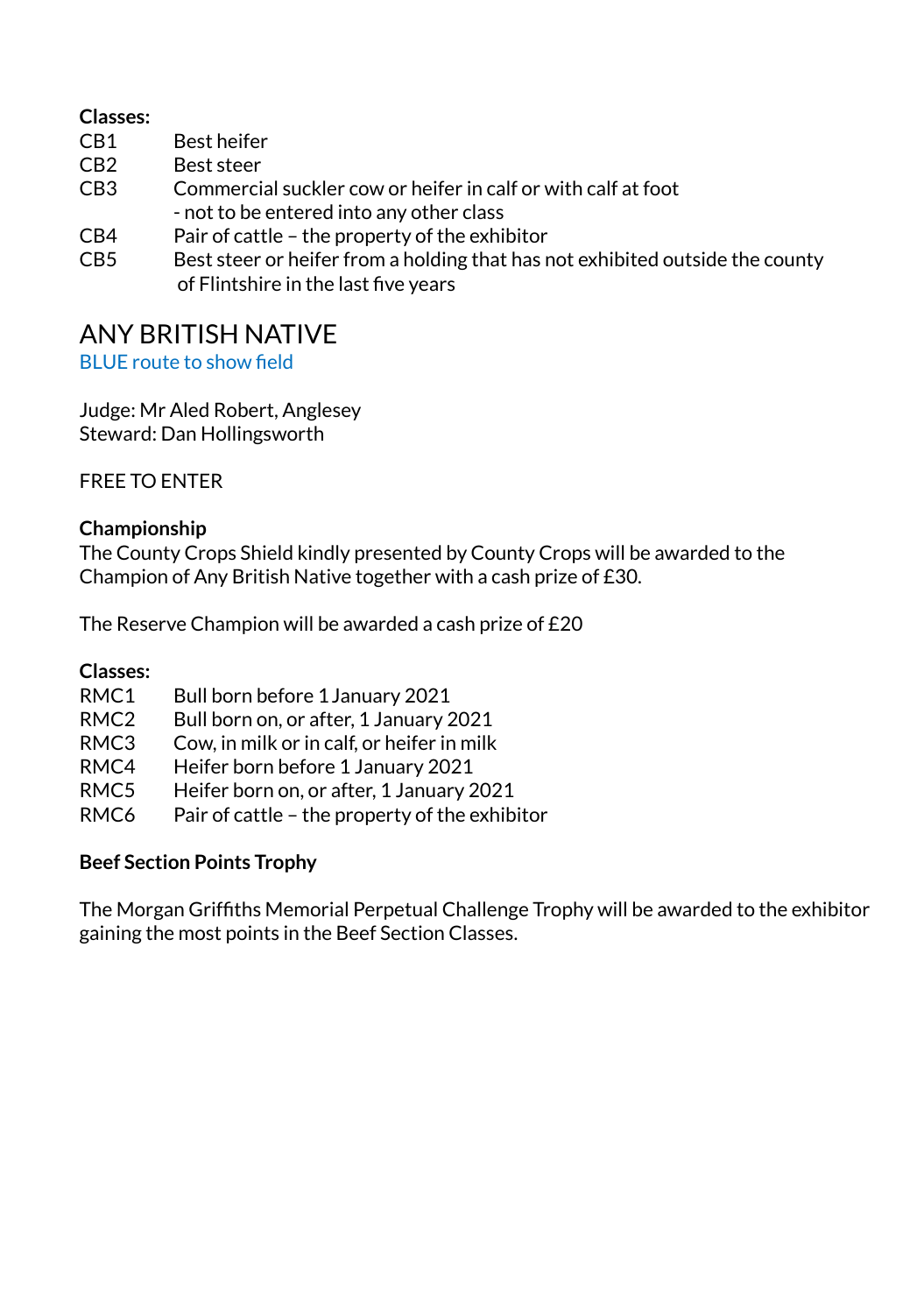**SIOE AMAETHYDDOL CAERWYS AGRICULTURAL SHOW**

**Elfed Bartley Memorial, cash prize of £50,to encourage participation in the Grand Parade.**

**All exhibitors entering the main ring for the Grand Parade will be given a lot number.**

**The winning number will be drawn by the President at 3:00pm during the Grand Parade.**

**This prize is in memory ofthe late Mr Elfed Bartley, who was the last remaining founding member of Caerwys Agricultural Show.**

**Your section secretaries willtell you where to assemble for the Grand Parade.**

**Classes not eligible for this competition: Ridden Shetland, Light Horse, Butcher's Lambs**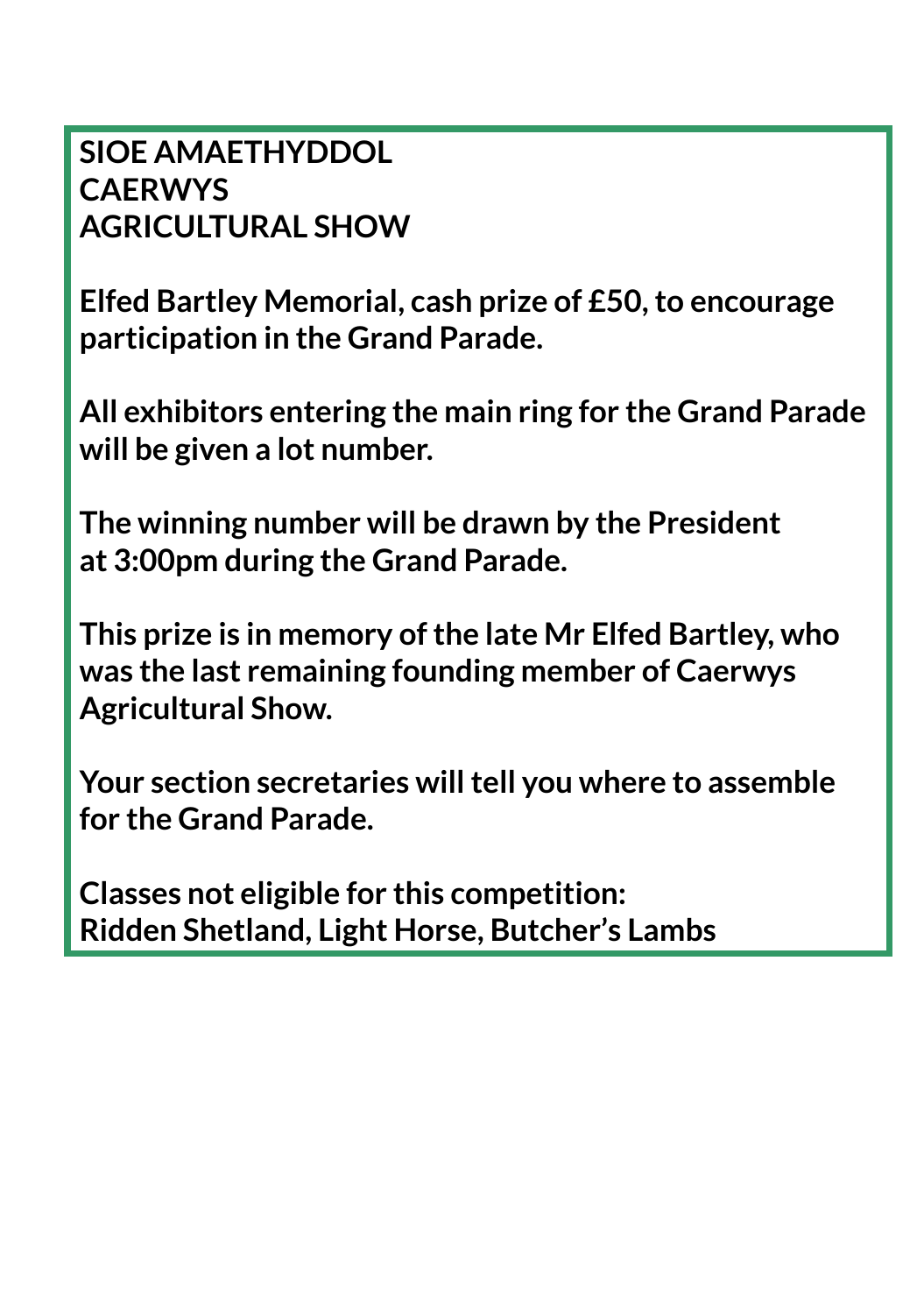# SHEEP SECTION

BLUE route to show field

#### ALL SHEEP MUST BE ACCOMPANIED BY A MOVEMENT LICENCE AND INDIVIDUAL TAG NUMBERS RECORDED.

All Suffolk, Texel and other pure Continental breeds must be MV accredited. Please note that MV certificates must be signed and dated.

Judging at 10:00am

Senior Steward: Clwyd Spencer

#### FREE TO ENTER

#### PI FASE NOTE:

- 1. Accredited sheep will not be accepted on the show field without SH20 forms.
- 2. The declaration on the official entry form must be signed by all sheep exhibitors.
- 3. All sheep must remain on the show field until 3:30pm, otherwise prize money will be withheld.

All exhibitors are respectfully asked to attend the Grand Parade in the Main Ring at 3:00pm. Only the Section Interbreed Champions will be presented with their respective trophies in the Main Ring. All other Class Champions will receive their trophies & prize money from the Sheep Secretary after the Grand Parade.

#### **SUPREME INTER-BREED SHEEP CHAMPIONSHIPS**

To be judged at 12:30pm by Mr M A Evans, Llanrhaeadr Steward: Bethan Jones

#### **SUPREME CHAMPION**

The champion sheep from each sheep section will be eligible to go forward to the Supreme Championship. The C. Hughes Challenge Spoon will be awarded to the Supreme Individual Champion in the Sheep Section together with a cash prize of £50, sponsored by Mrs Liz Riordan in memory of Vic Thomas (Veterinary Surgeon) and his wife Ann.

#### **CHAMPION PAIR**

The Champion Pair will be awarded a cash prize of £25, sponsored by Mrs Liz Riordan.

#### **CHAMPION RAM LAMB**

The Bert Jones – Elfed Bartley Shield, together with a cash prize of £25, will be awarded to the Champion Ram Lamb from classes SU3, T3, DT3, AOC3, BNL3, BNH3, GFD3, RM3 & PS3.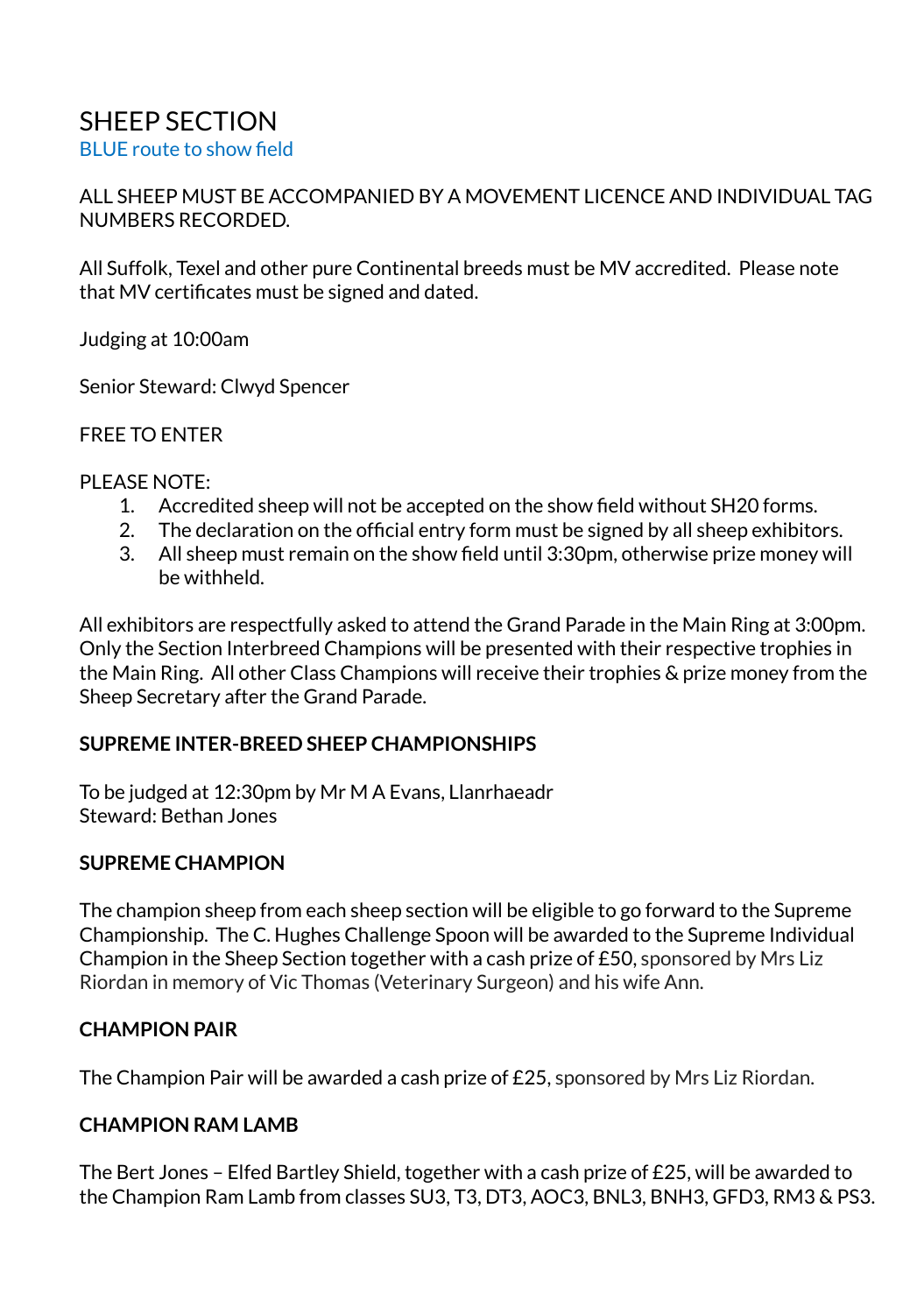#### SUFFOLK MV accredited only BLUE route to show field

Judges: Mr J. Pryce and Mrs H Roberts Steward: David Hughes

#### FREE TO ENTER

#### **Championship**

The Joe Barlow Memorial Challenge Cup will be awarded to the Champion Suffolk together with a cash prize of £15 sponsored by Mrs Liz Riordan in memory of Vic Thomas (Veterinary Surgeon) and his wife Ann.

Reserve Champion will be awarded a cash prize of £10, sponsored by Mrs Liz Riordan.

#### **Classes:**

- SU1 Ram two years and above
- SU2 Ram lamb
- SU3 Ewe having reared lambs this year, 2022
- SU4 Ewe lamb

**TFXFL** MV accredited only BLUE route to show field

Judge: Mr Meilir Jones Steward: Bethan Jones

#### FREE TO ENTER

#### **Championship**

The North Wales Texel Breeders Club kindly offers a trophy for the Champion Texel sheep together with a cash prize of £15.

Reserve Champion will be awarded a cash prize of £10

- T1 Ram two years and above
- T2 Ram lamb
- T3 Ewe having reared lambs this year, 2022
- T4 Ewe lamb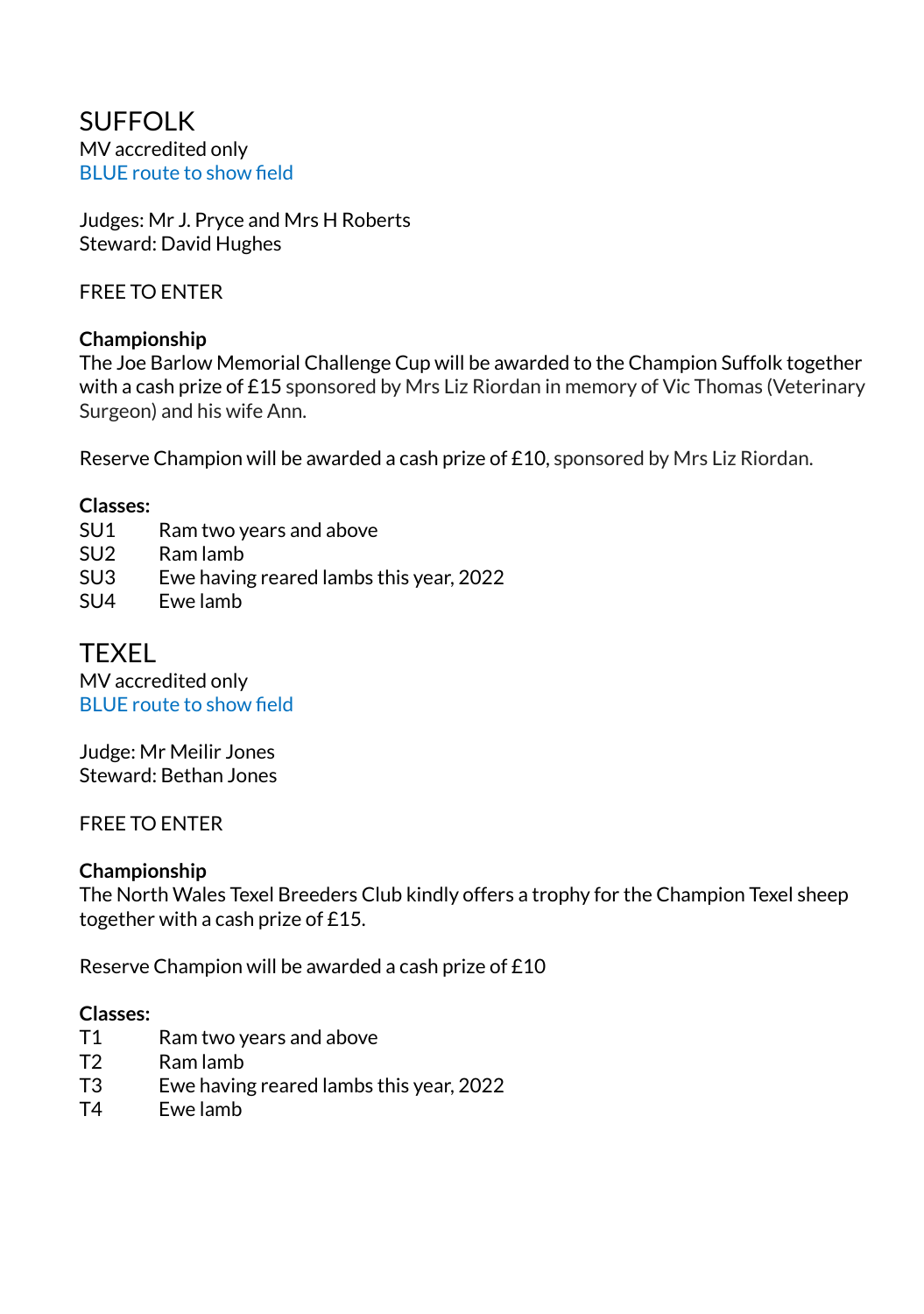#### DUTCH TEXELS MV accredited only BLUE route to show field

Judge: : Mr Meilir Jones Steward: Bethan Jones

FREE TO ENTER

#### **Championship**

The Ruthin Farmers' Auctions Co Ltd kindly offers a trophy for the Champion Dutch Texel sheep together with a cash prize of £15.

Reserve Champion will be awarded a cash prize of £10.

#### **Classes:**

- DT1 Ram 2 years and above
- DT2 Ram lamb
- DT3 Ewe that has reared lambs this year, 2022
- DT4 Ewe lamb

### ANY OTHER PURE CONTINENTAL BREED

MV accredited only (Please state breed on entry form) BLUE route to show field

Judge: Mr J Pryce and Mrs H Roberts Steward: David Hughes

#### FREE TO ENTER

#### **Championship**

A shield kindly donated by the late Mr Edgar Owen, Lloc, will be awarded to the Champion of this section together with a cash prize of £15.

Reserve Champion will be awarded a cash prize of £10.

- AOC1 Ram 2 years and above
- AOC2 Ram lamb
- AOC3 Ewe that has reared lambs this year, 2022
- AOC4 Ewe lamb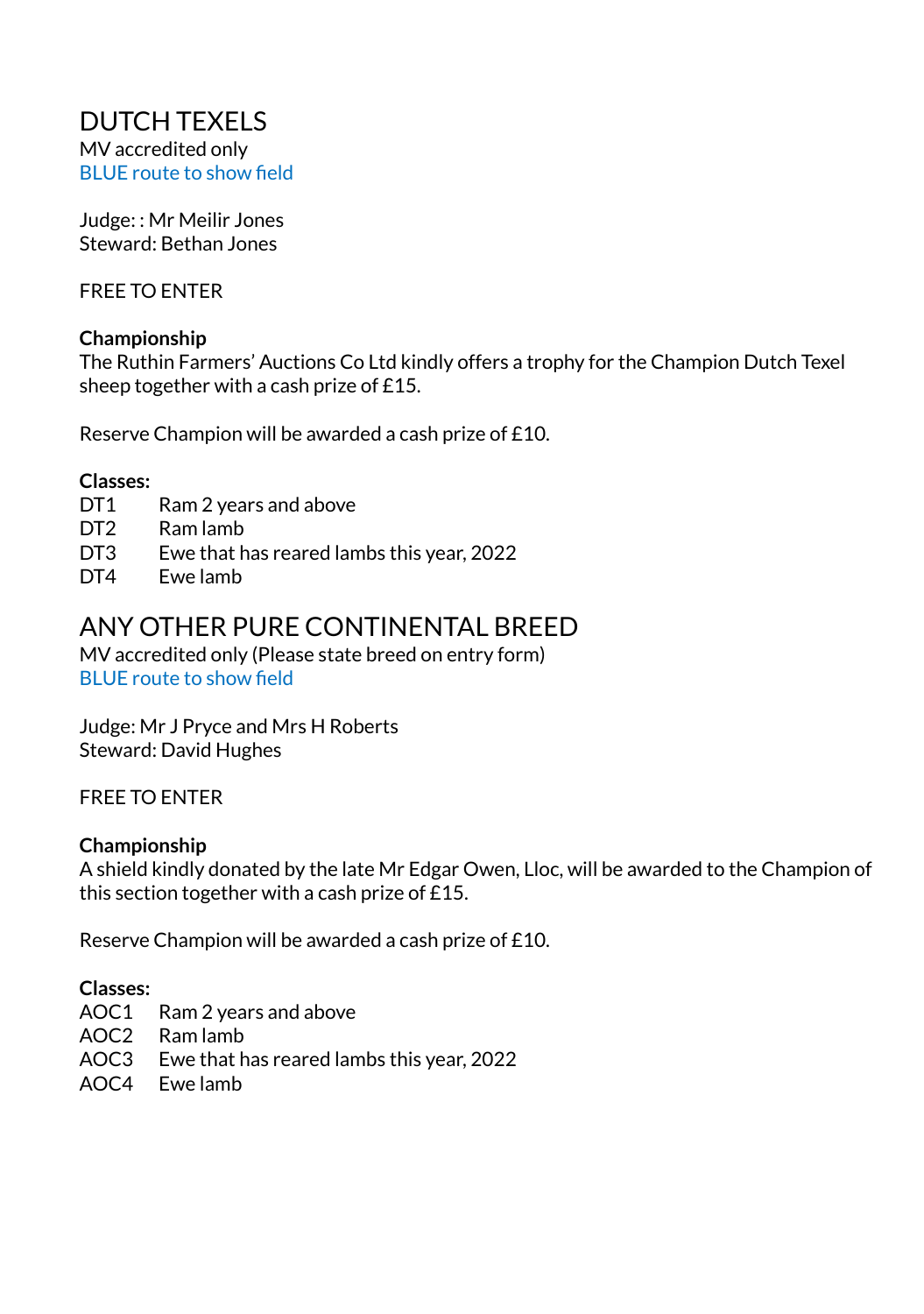# RARE OR MINORITY BREED SHEEP

BLUE route to show field

Judge: Mr R Price Steward: Lowri Gruffydd

FREE TO ENTER

#### **Championship**

The Ty Canol Perpetual Plate presented by Mr and Mrs J. Dane will be awarded to the Champion of this section together with a cash prize of £15, sponsored by Mrs J Frost.

Reserve Champion will be awarded a cash prize of £10, sponsored by Mrs J Frost.

#### **Classes:**

- RM1 Ram 2 years and above
- RM2 Ram lamb
- RM3 Ewe that has reared lambs this year, 2022
- RM4 Ewe lamb

### BUTCHERS' LAMBS

BLUE route to show field

Judge: Mr D. Morris Steward: Rachel Hughes

#### FREE TO ENTER

#### **Championship**

The Cymdeithas Farchnata Hiraethog A'r Cylch Shield will be awarded to the Champion pen of butchers' lambs together with a cash prize of £15.

Reserve Champion will be awarded a cash prize of £10.

- BL1 Under 38K
- BL2 Over 38.1K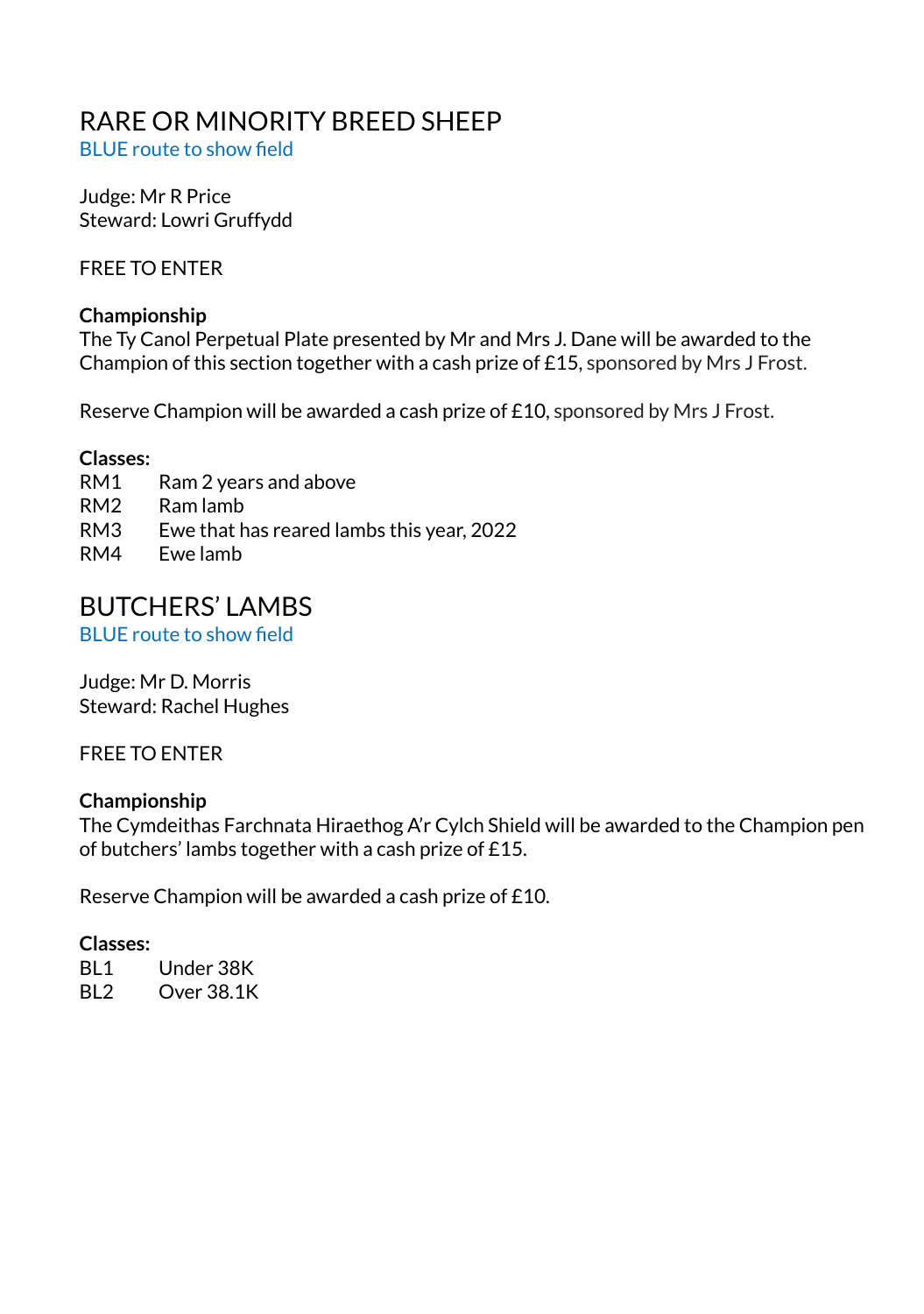# ALL BREEDS CHAMPIONSHIP CLASSES

Judge: Mr Myfyr Evans Steward: Bethan Jones

#### FREE TO ENTER

The Champion of this section will be awarded a cash prize of £15.

Reserve Champion will be awarded a cash prize of £10.

Classes:

- CC1 Ram 2 years and above
- CC2 Ram lamb
- CC3 Ewe that has reared lambs this year, 2022
- CC4 Ewe lamb

### JUNIOR SHEPHERD CLASSES

To be judged in the Main Ring at 1:30pm

Judge: Mr Tom Stevenson Steward: Olwen Hooson

#### FREE TO ENTER

A trophy, kindly presented by Caerwys Agricultural Show Committee will be awarded to the winner in these classes. All entrants to receive rosettes.

To encourage development of young people to become stockpeople of the future, a cash award of £10 will be paid to every entrant in YS1 and a cash award of £20 will be paid to every entrant in YS2 for the 2022 show.

We thank Northop A.T.B. for generously donating funds for entrants from Flintshire. We thank Mr & Mrs Les Hulme Oakenholt Farm Bed & Breakfast for their generous sponsorship in supporting the entrants in YS1 from other counties. Caerwys Agricultural Show Committee will provide funds for entrants from other counties.

Sheep or lamb, any age, to be led on a halter or neck-collar. To be judged on presentation of both sheep and handler.

YS1 For exhibitors aged 12 years old or under on the day of the show

All exhibitors are respectfully asked to attend the Grand Parade in the Main Ring at 3:00pm.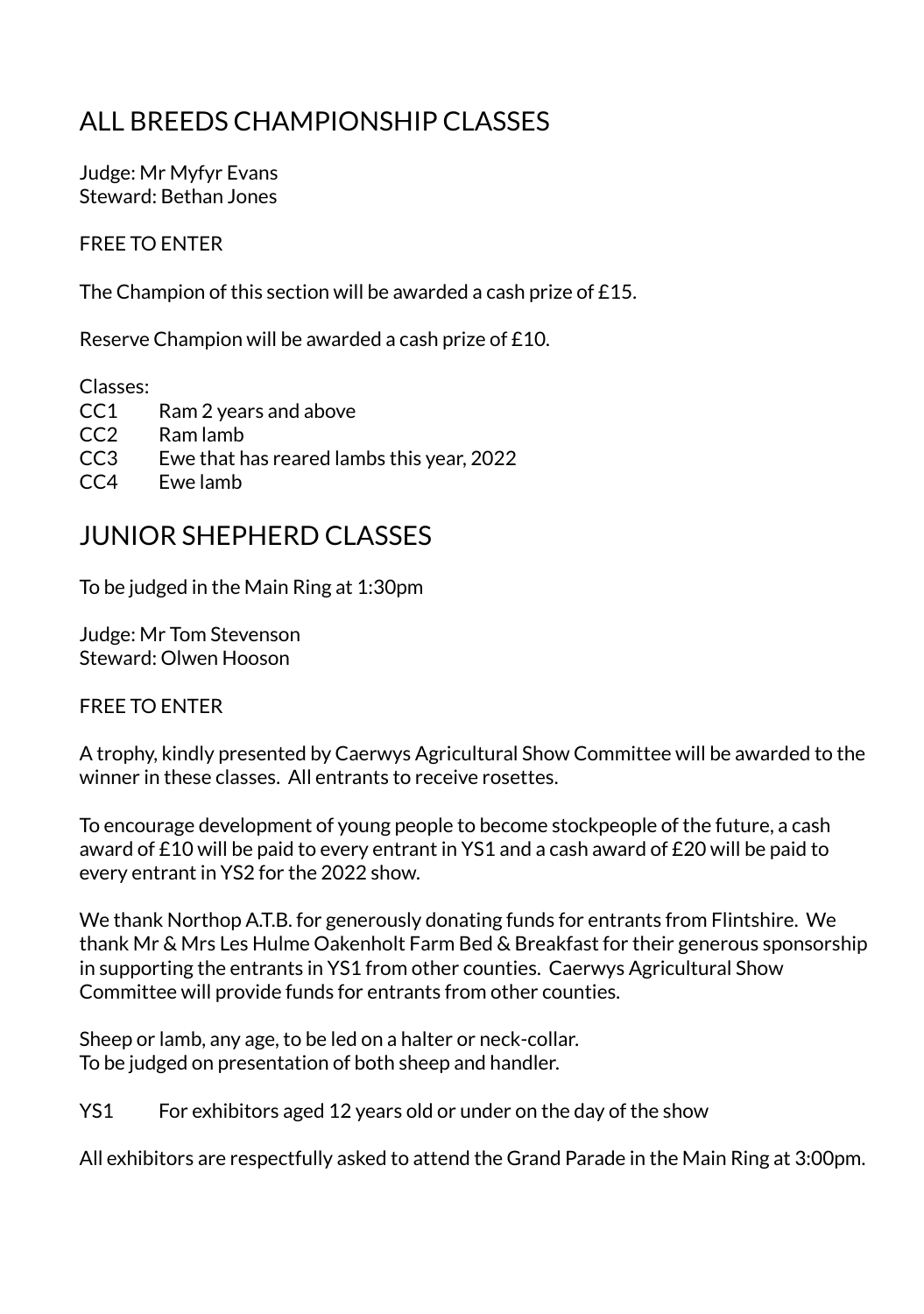# FLORAL ART, CRAFT, PRODUCE, PHOTOGRAPHY & CHILDREN

BLUE route to show field

#### **RULES AND REGULATIONS**

- No exhibit to have been shown previously at the Caerwys Agricultural Show
- All exhibits to be staged between 8:30am and 10:00am
- Exhibits must not be removed from the produce Tent before 3:30pm on the day of the show, otherwise prize money will be withheld
- The tent will close promptly at 10:00am for judging
- It is the responsibility of each exhibitor to label clearly their exhibits in accordance with the Secretary's directions
- Please ensure that the exhibitor's name is not visible on the exhibits
- $\bullet$  All exhibits must be the bona fide work of the exhibitors in whose names they are entered
- The committee will not be responsible for any damage or loss of exhibits
- To ensure adequate display space, the Section Secretary respectfully requests that all entry forms be received by 31<sup>st</sup> May 2022
- THE DECISION OF THE JUDGE IS FINAL IN ALL OF THE FOLLOWING CLASSES

FREE TO ENTER

Judge: PR1 - 8 Mrs M Denson Judge: PR9 - 13 Mr K Potts

Prize cards will be issued for exhibits awarded  $1<sup>st</sup>$ ,  $2<sup>nd</sup>$  &  $3<sup>rd</sup>$  place.

The Caerwys Agricultural Show Perpetual Shield together with £15, kindly donated in memory of Mrs Enid Baldwin of Mostyn, will be awarded to the person gaining the most points overall.

# FLORAL ART

PR1 An arrangement for a "40<sup>th</sup> Anniversary"

- PR2 Collection of three herbs
- PR3 An exhibit of foliage
- PR4 A small garden planter Floral arrangement- 2ft square maximum

The above arrangements to be exhibited with fresh flowers/foliage, unless otherwise stated.

### CRAFT

- PR5a A hand knitted item
- PR5b A crocheted item
- PR6 An original short story, any subject –(open title) max 250 words
- PR7 Craft item the Judge would most like to take home, any medium
- PR8 A handmade card "40<sup>th</sup> Anniversary/Birthday"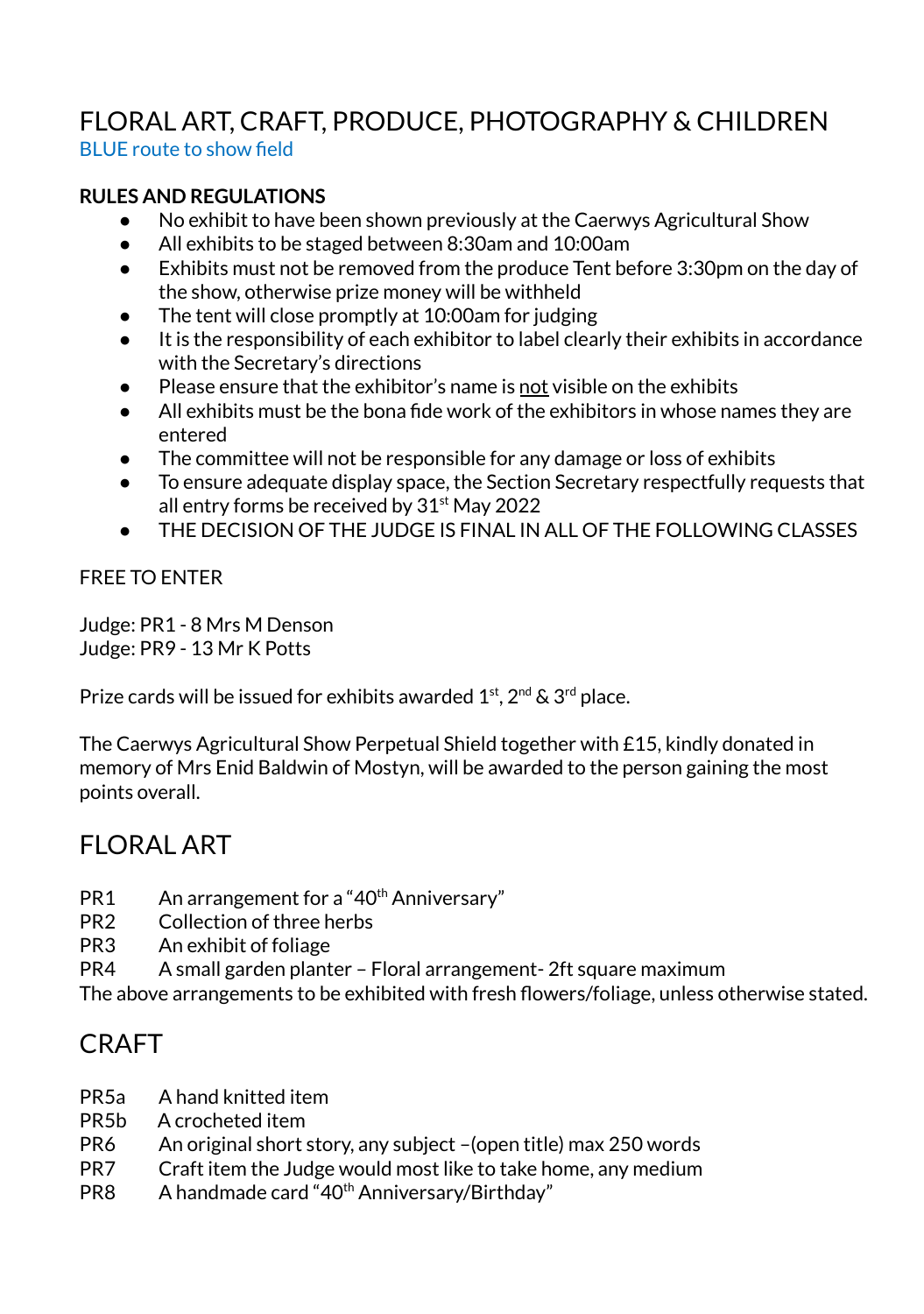# **PRODUCE**

- PR9 Victoria Sandwich, jam filled 3 egg recipe baked in a 7"tin
- PR10 Fruit cordial
- PR11 A jar of chutney
- PR12 Set recipe Carrot Cake

#### **Set Recipe – Carrot Cake**

Ingredients:

| 8oz (225g) self-raising flour    | 2 teaspoons of baking powder  |
|----------------------------------|-------------------------------|
| 4oz (100g) carrots, grated       | 2 ripe bananas, mashed        |
| 5oz (150g) light Muscovado sugar | 2 eggs                        |
| 2oz (50g) walnuts, chopped       | 5 fl oz (150ml) sunflower oil |
|                                  |                               |

Carrot Cake Topping:

6oz (175g) full-fat soft cheese 2oz (50g) soft margarine Walnut halves to decorate

4oz (100g) icing sugar, sifted A few drops of vanilla essence

Method: Preheat the oven to 180C/350F/Gas 4

Grease the base and line an 8 inch (20cm) deep round cake tin with greased greaseproof paper. Measure all the ingredients for the cake into a large bowl and mix until thoroughly blended and smooth. Turn into the prepared tin and level the surface. Bake in the pre-heated oven for about 50-60 minutes until the cake is well risen and shrinking away from the sides of the tin. Allow to cool in the tin for a few minutes before turning out and leaving to cool completely on a wire rack.

For the topping; measure all the ingredients, except the walnuts, into a bowl, or into a food processor, and mix well until smooth. Spread over the top of the cake, swirling the top with a spatula for a decorative effect. Decorate the top with the walnut halves. Chill a little before serving.

# ONLY MEN ALLOWED

Prize cards will be issued for exhibits awarded  $1<sup>st</sup>$ ,  $2<sup>nd</sup>$  &  $3<sup>rd</sup>$  place.

An individual prize of a bottle of whisky, kindly donated by Mrs Jan Baldwin-Evans, will be awarded to the winner of this class.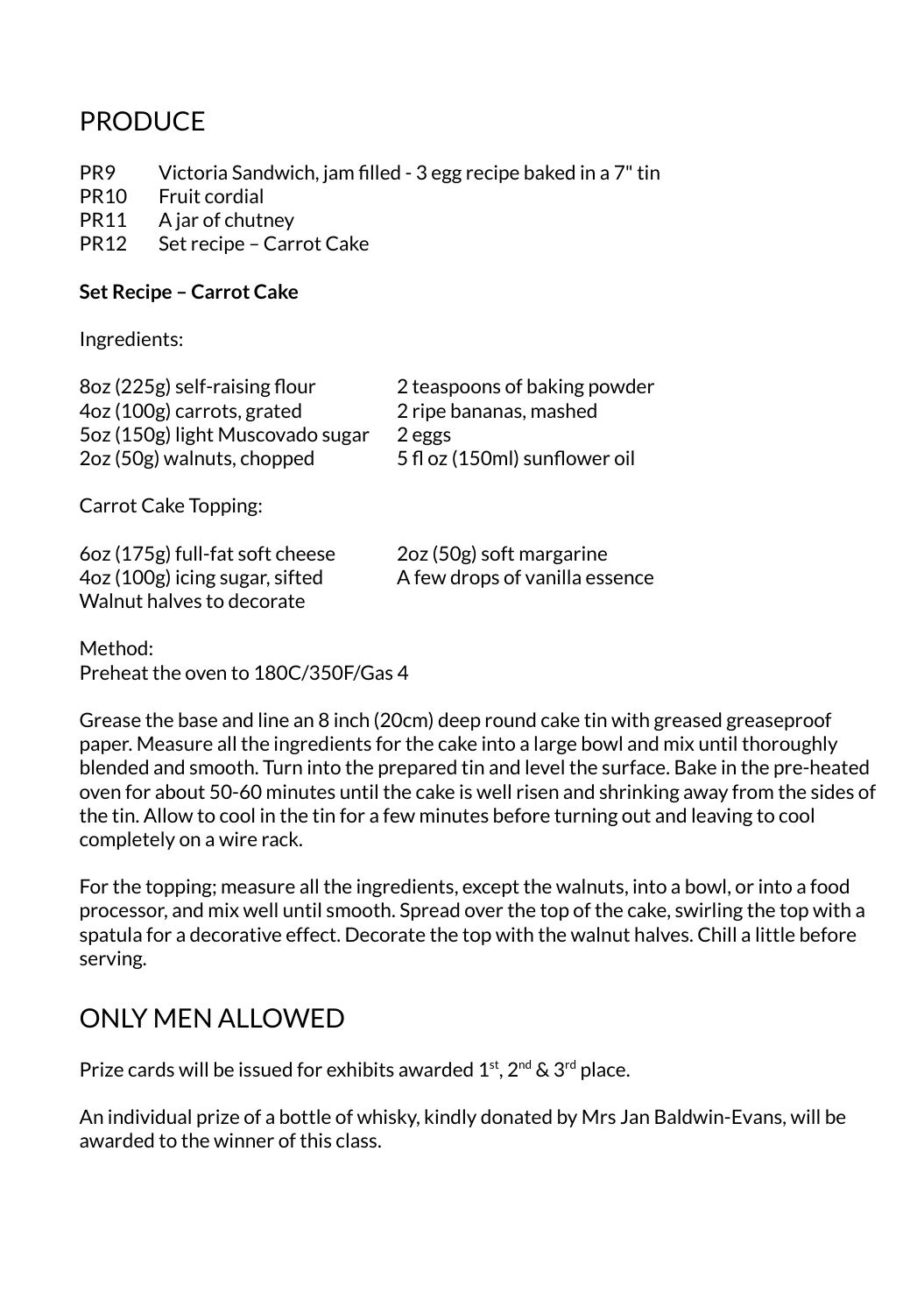#### **PR 13 Set Recipe – Fruit Loaf**

Ingredients:

113g margarine 1 egg

113g sugar 226g self-raising flour 226g mixed fruit **Conservation Cuarter of a pint of water** 

Method:

Put the margarine, sugar, mixed fruit and water into a saucepan. Bring to the boil until the sugar has dissolved. When the mixture is cool, add the egg and flour. Put the mixture into a lined 2lb loaf tin and bake for 60-75 minutes at 180C/350F/Gas 4 until firm to touch.

### JUNIOR SECTION- Age 16 and Under

Judges: PR18-19 Mrs M Denson, PR20 Mr K Potts, PR21 Mr P Temple

Prize cards will be issued for exhibits awarded  $1<sup>st</sup>$ ,  $2<sup>nd</sup>$  &  $3<sup>rd</sup>$  place.

A shield along with a cash prize £10, presented in memory of Mrs Enid Baldwin of Mostyn, will be awarded to the exhibitor gaining the most points in the Junior Section.

- PR18 A small garden planter floral arrangement 2ft square maximum
- PR19 An original short story, any subject (open title) max 250 words
- PR20 Victoria Sandwich, jam filled 3 egg recipe baked in a 7" tin
- PR21 Photography "Open"

### **PHOTOGRAPHY**

#### **Rules and Regulations**

- Exhibits to be mounted or framed. Please ensure that the photographs do not exceed A4 in size and that the exhibitor's name is not visible on the exhibit
- A maximum of 3 exhibits per exhibitor, per class
- To ensure adequate display space, the Section Secretary respectfully requests that all entry forms are received by  $31<sup>st</sup>$  May 2022

Judge: Mr P Temple

Prize cards will be issued for exhibits awarded  $1<sup>st</sup>$ ,  $2<sup>nd</sup>$  &  $3<sup>rd</sup>$  place.

The Frank Armstrong Memorial Perpetual Trophy, presented by the Caerwys Agricultural Show Committee and the Flintshire Vintage and Classic Tractor Club, will be awarded to the exhibitor gaining the most points in the photography section, together with a cash prize of £30, kindly donated by Mr and Mrs D Jackson, Babell.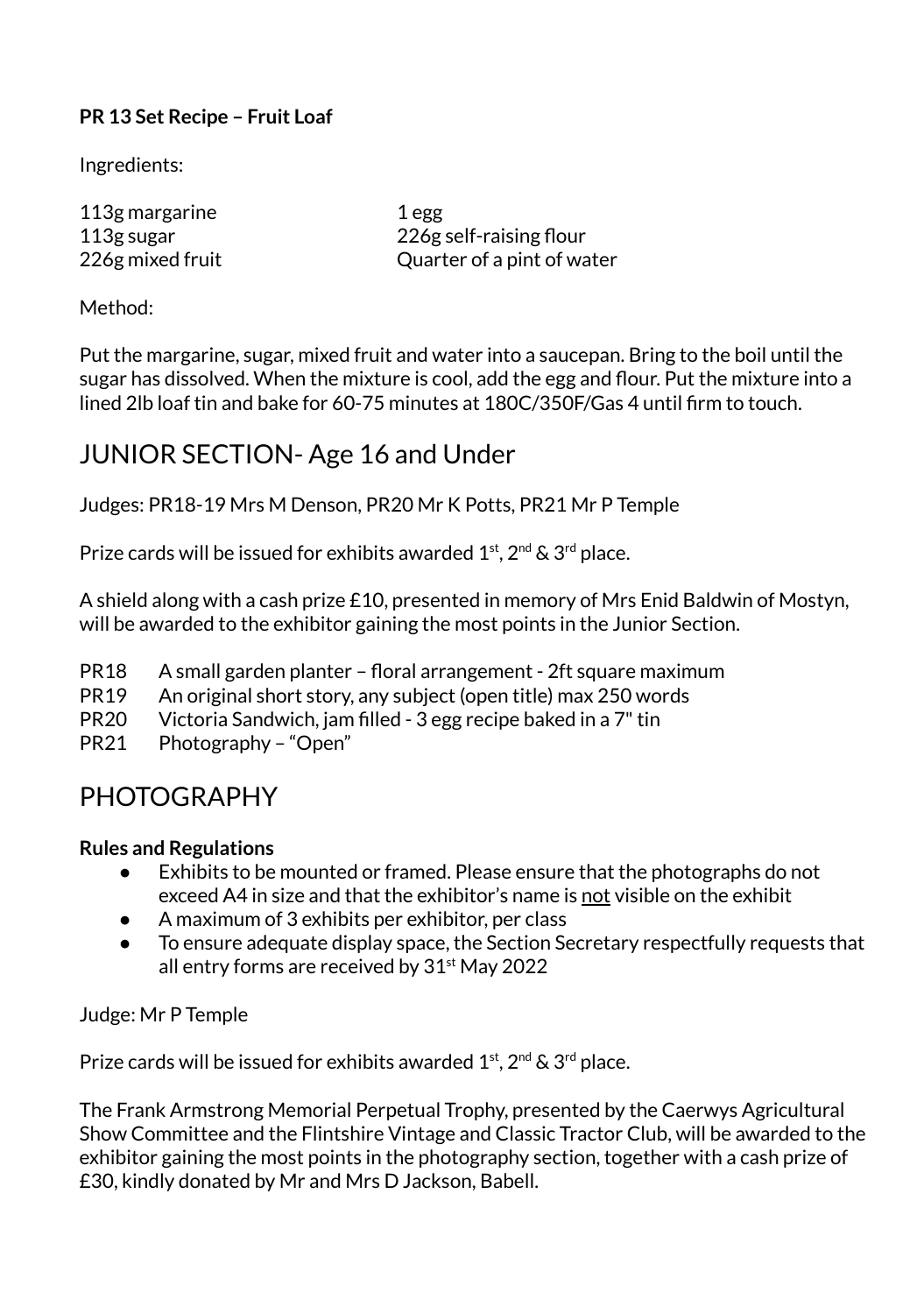#### **PHOTOGRAPHY – 2022**

- PR14 Open
- PR15 New life
- PR16 Humorous Snapshot with caption
- PR17 A Selfie Photo with caption

#### **Photography Competition Classes for 2023 are listed below, for information**

- PR14 Open
- PR15 An unusual perspective
- PR16 Humorous Snapshot-with caption
- PR17 Capturing the Season

# CHILDREN'S SECTION

**Please ensure thatthe exhibitor's name is not visible on their exhibits**

**To ensure adequate display space the Section Secretary respectfully requests that all entry**

**forms are received by 31 st May 2022.**

#### FREE TO ENTER

Judge: Mrs A Wyn-Hughes

Prize cards will be issued for exhibits awarded  $1<sup>st</sup>$ ,  $2<sup>nd</sup>$  &  $3<sup>rd</sup>$  place.

A shield along with a cash prize of £8, presented in memory by Mrs Enid Baldwin of Mostyn, will be awarded to the child gaining the most points in each age group section.

### 5 YEARS AND UNDER

PR22 Colour the picture provided in the schedule (below).

### $6 - 8$  YFARS

- PR23 Four decorated cupcakes
- PR24 Handwriting "A Birthday Invitation"
- PR25 A sock puppet

### 9 – 11 YEARS

- PR26 Four decorated cupcakes
- PR27 Handwriting Create an original rhyme, "The Show"
- PR28 New from old any medium with description. Base size no bigger than A4 paper.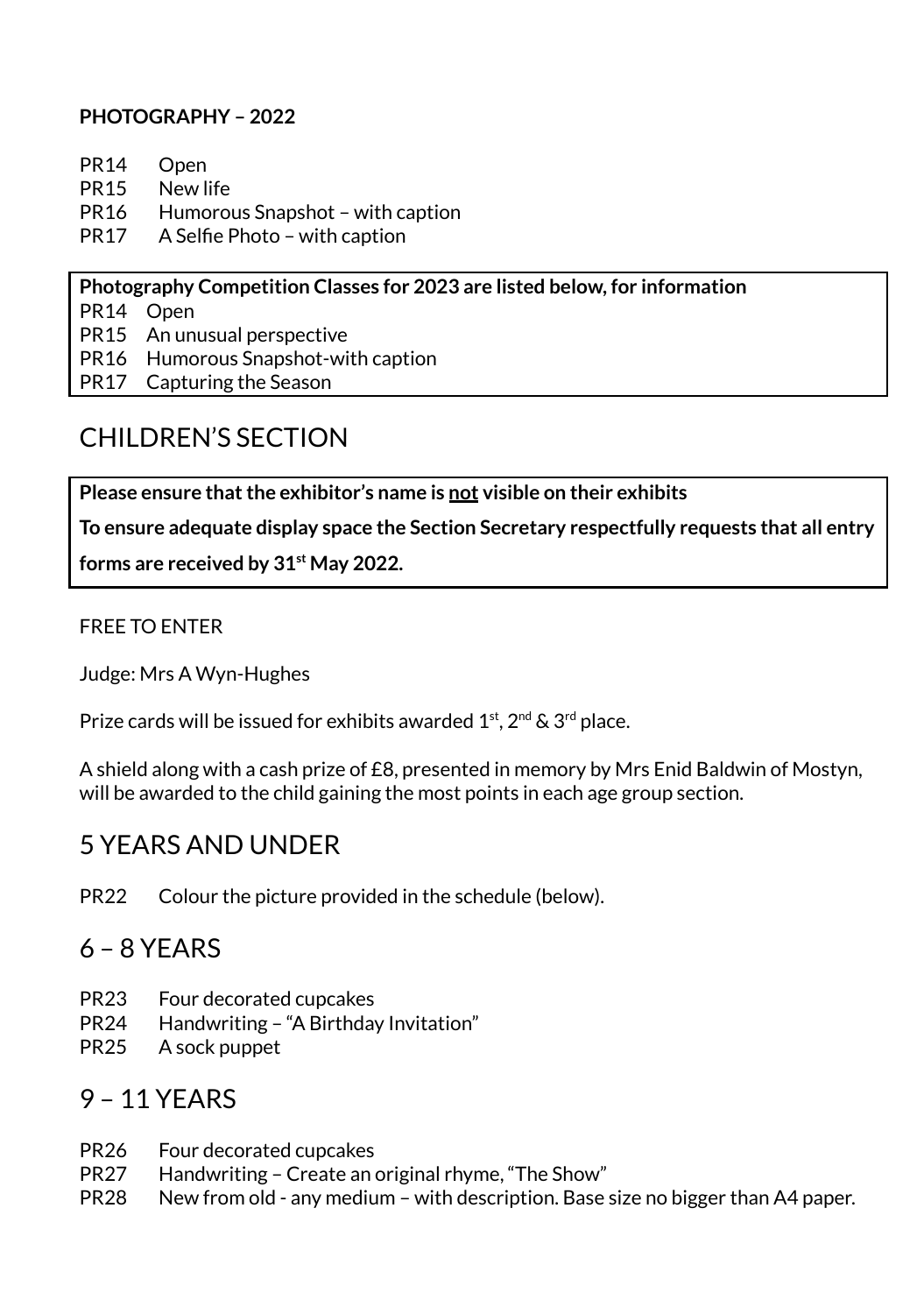